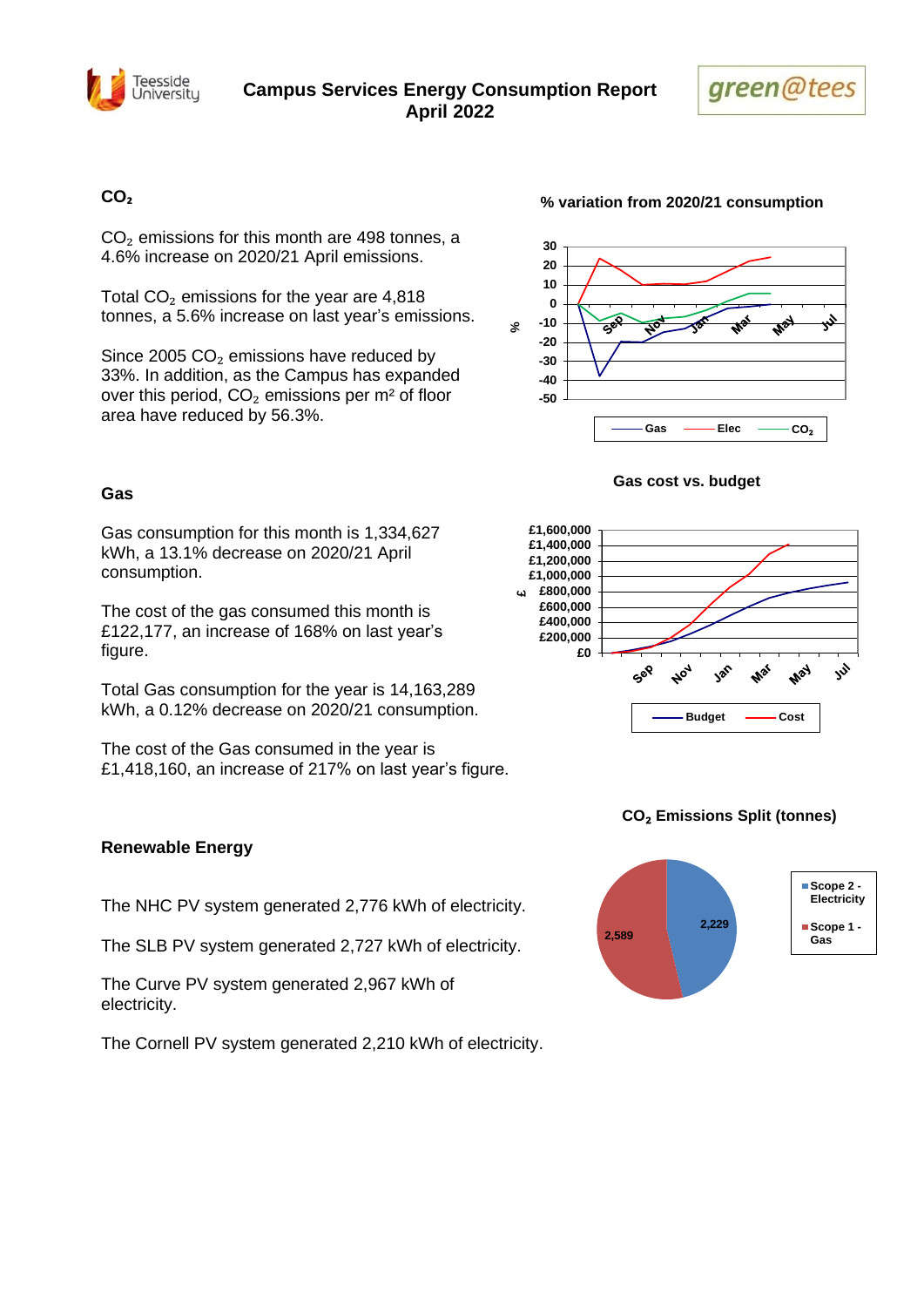## **Electricity**

Electricity consumption for this month is 1,108,565 kWh, a 43.2% increase on 2020/21 April consumption.

The cost of the electricity used this month is £350,787, an increase of 174% on last year's figure.

Total Electricity consumption for the year is 9,741,133 kWh, a 24.6% increase on 2020/21 consumption.

The cost of the Electricity used in the year is £2,999,146, an increase of 140% on last year's figure.

### **Electricity cost vs. budget**



### **Water**

Water consumption for this month is  $5.272 \text{ m}^3$ , a 43.5% increase on 2020/21 April consumption.

The cost of the Water used this month is £18,401, an increase of 24.2% on last year's figure.

Total Water consumption for the year is 51,594 m<sup>3</sup>, a 50.2% increase on 2020/21 consumption.

The cost of the Water used in the year is £179,893, an increase of 29.4% on last year's figure.

## **Increases in Consumption**

In April 2021 the UK was coming out of lockdown so the consumption was lower. The consumption is now returning to pre-pandemic levels.

### **Water cost vs. budget**



### **Utility Costs**

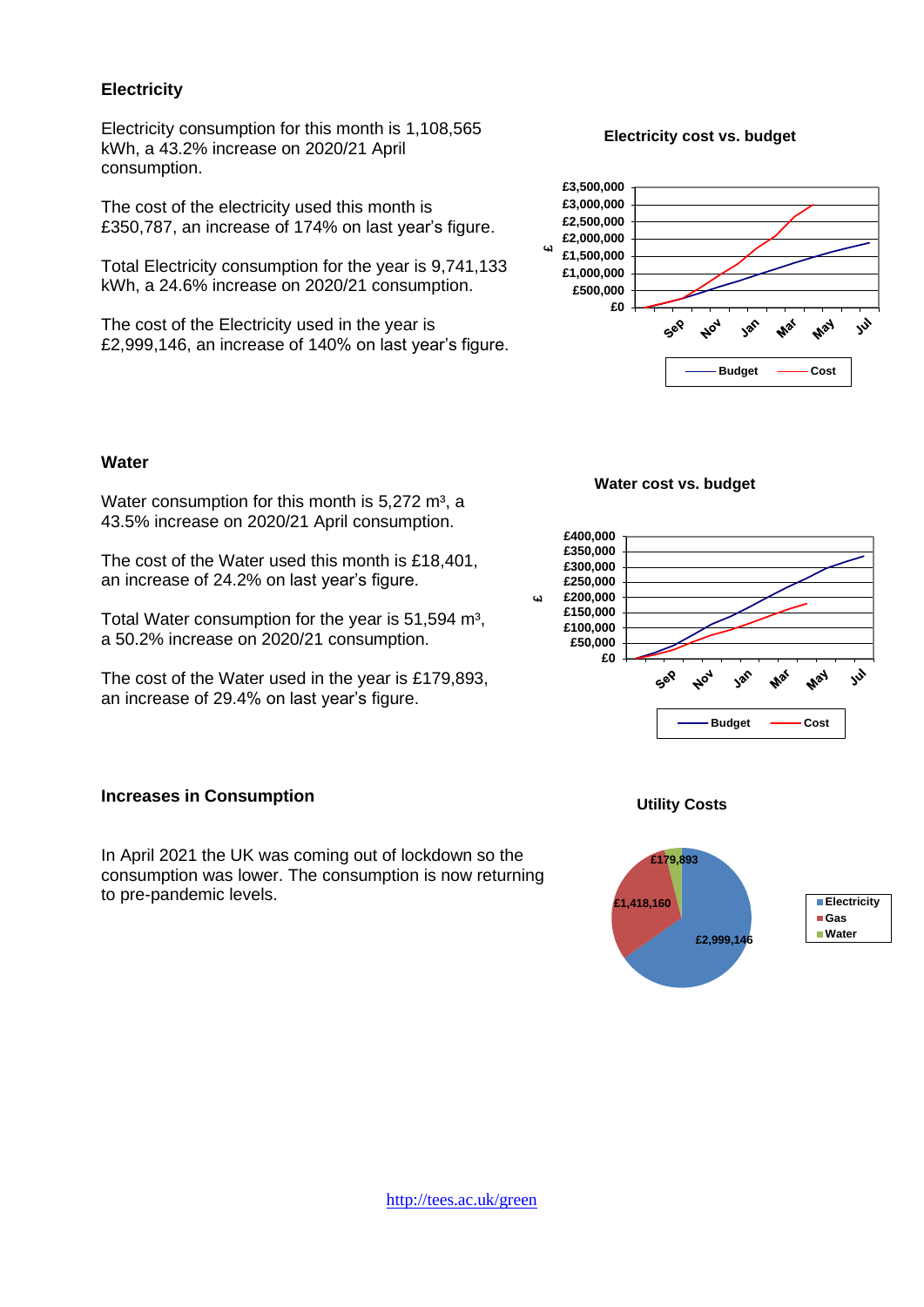# **Energy Spend vs Budget**

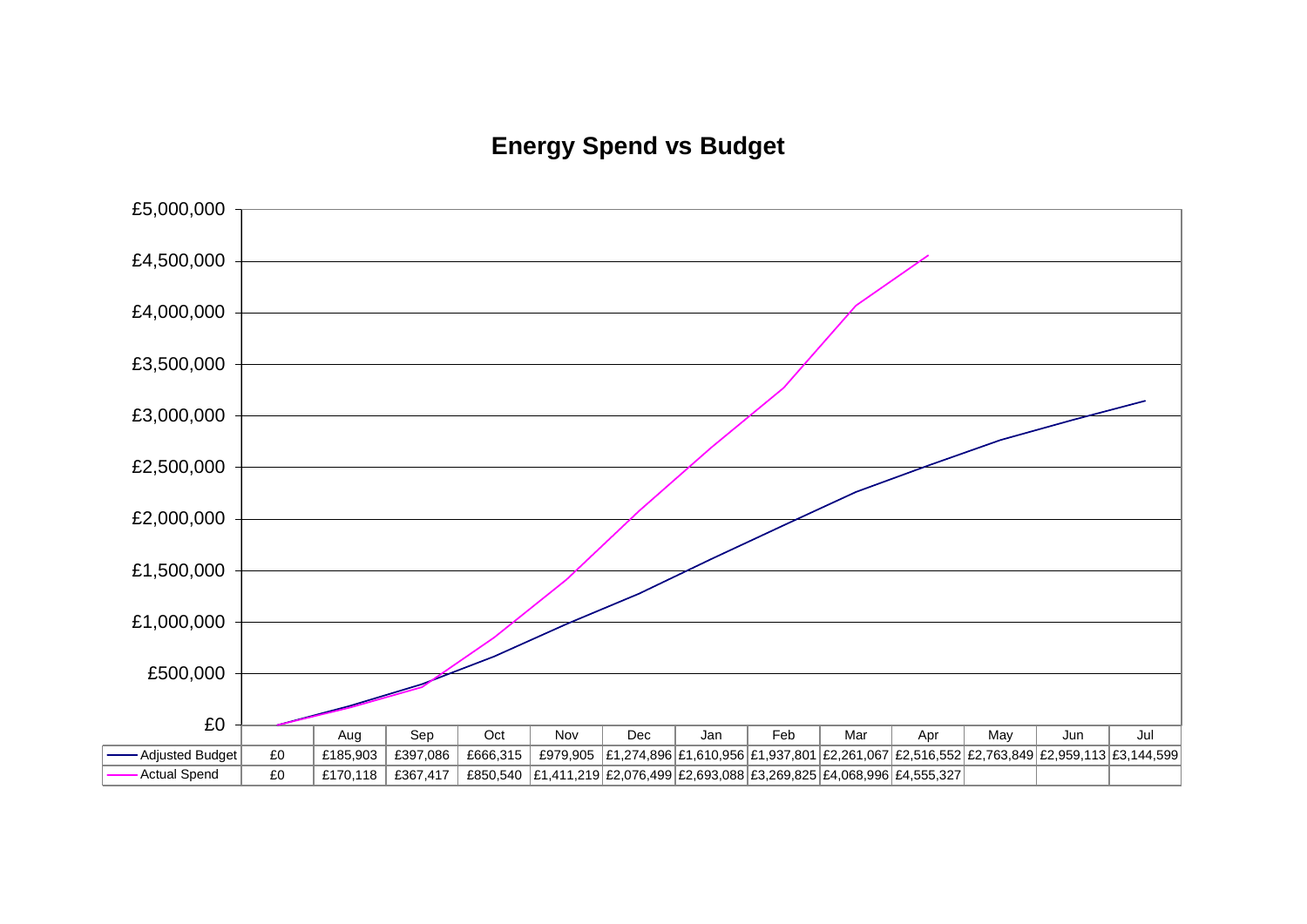

**Energy Costs Per Month**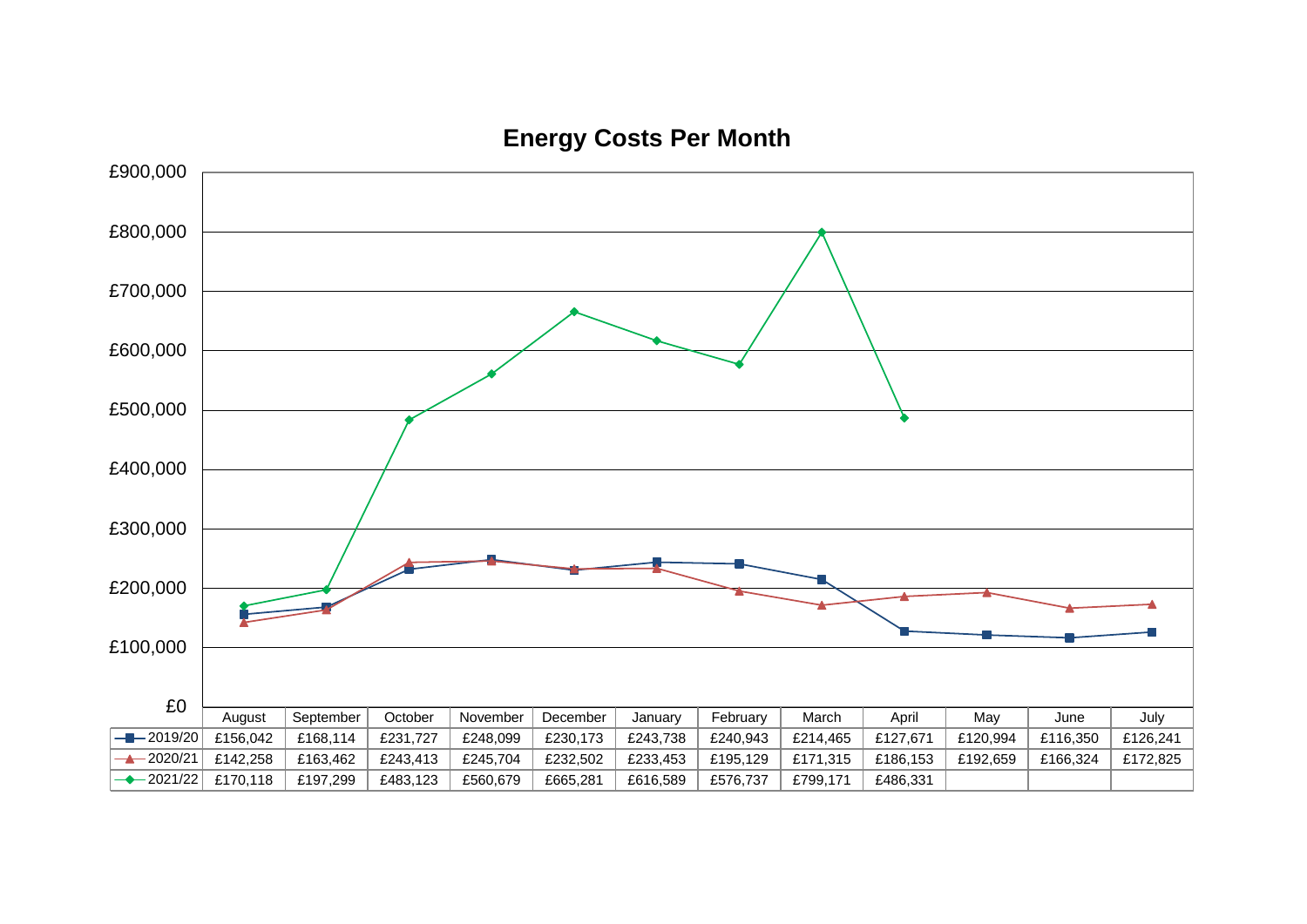**Cumulative Energy Cost**

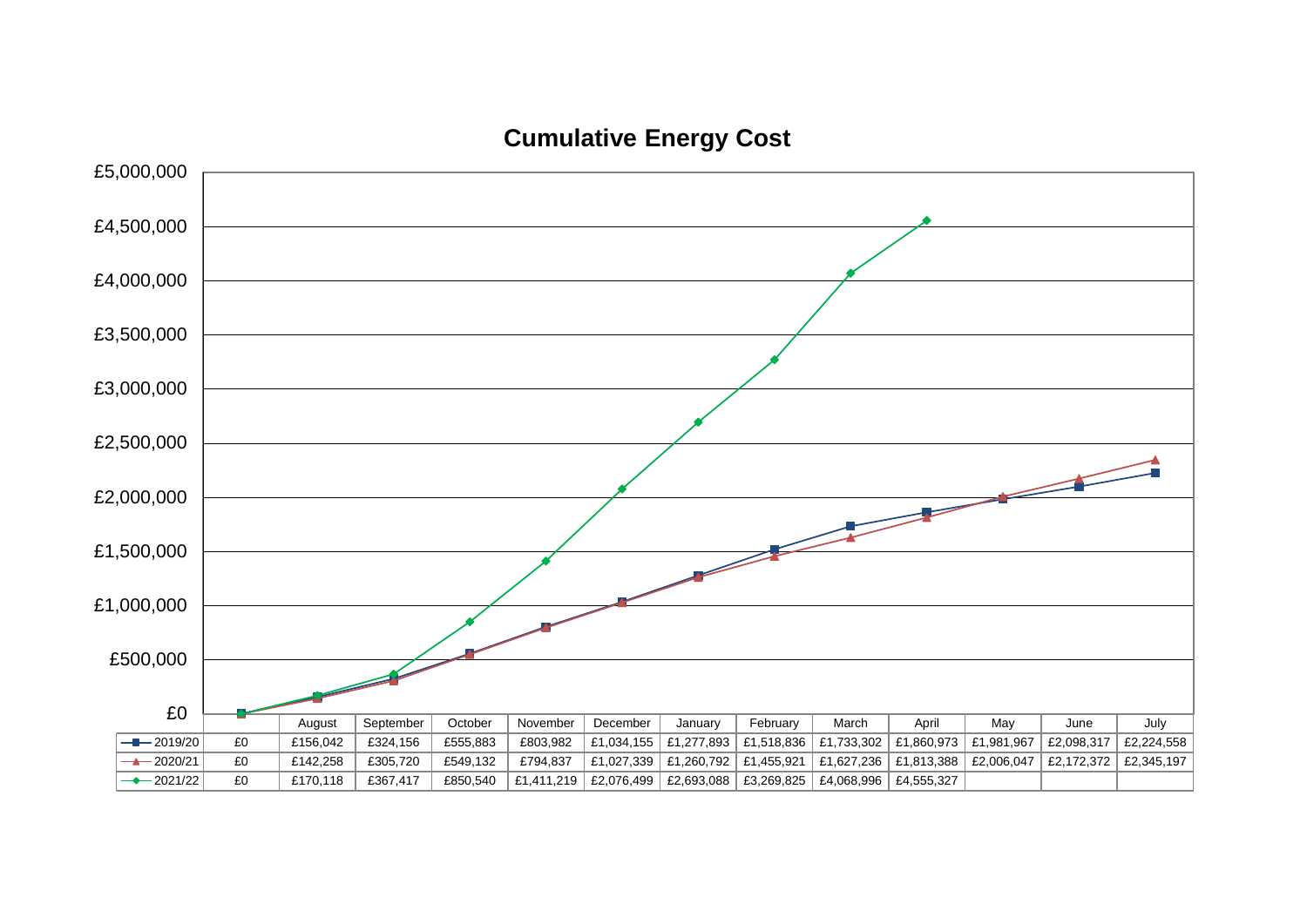

# **Co₂ Emissions Per Month**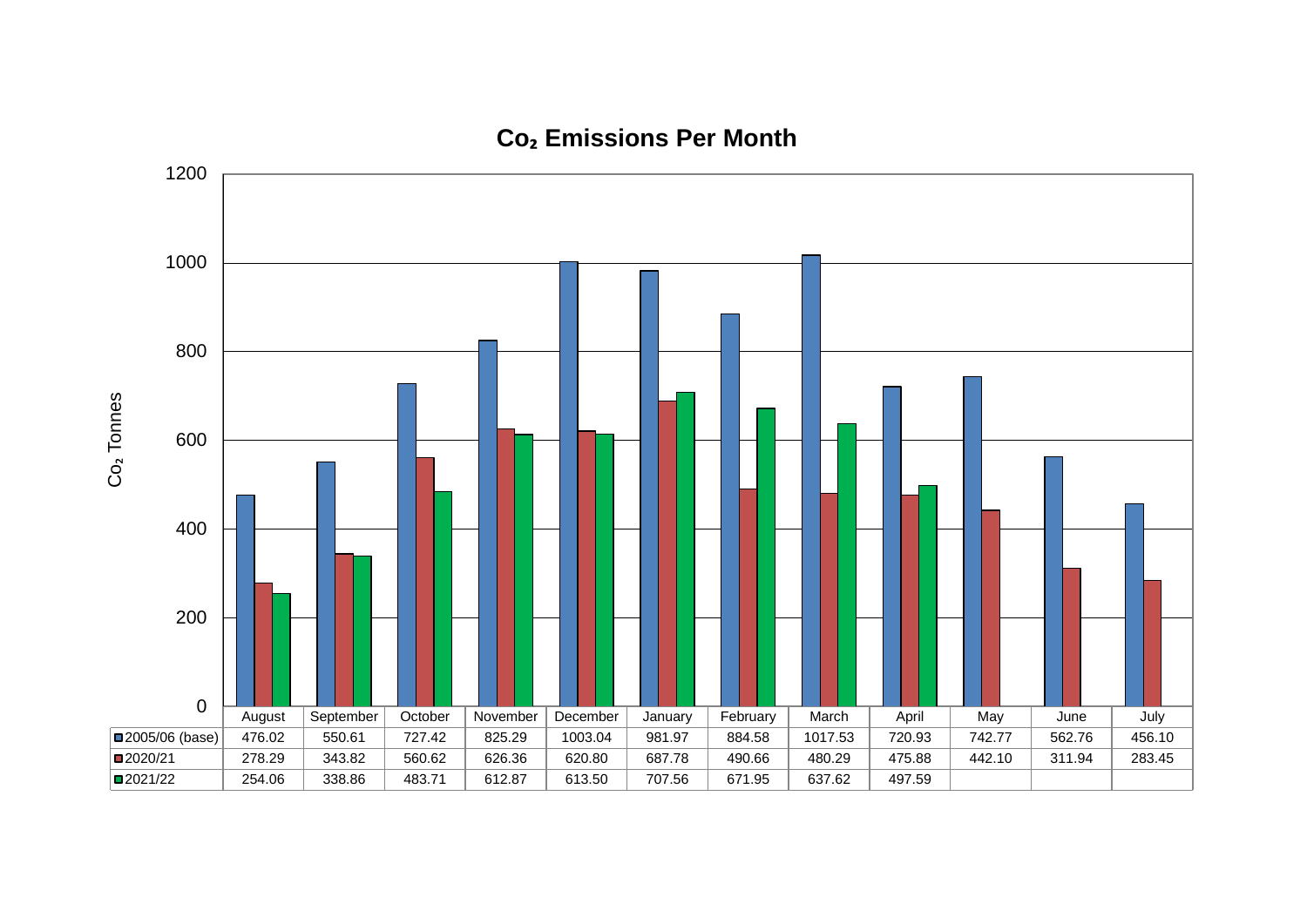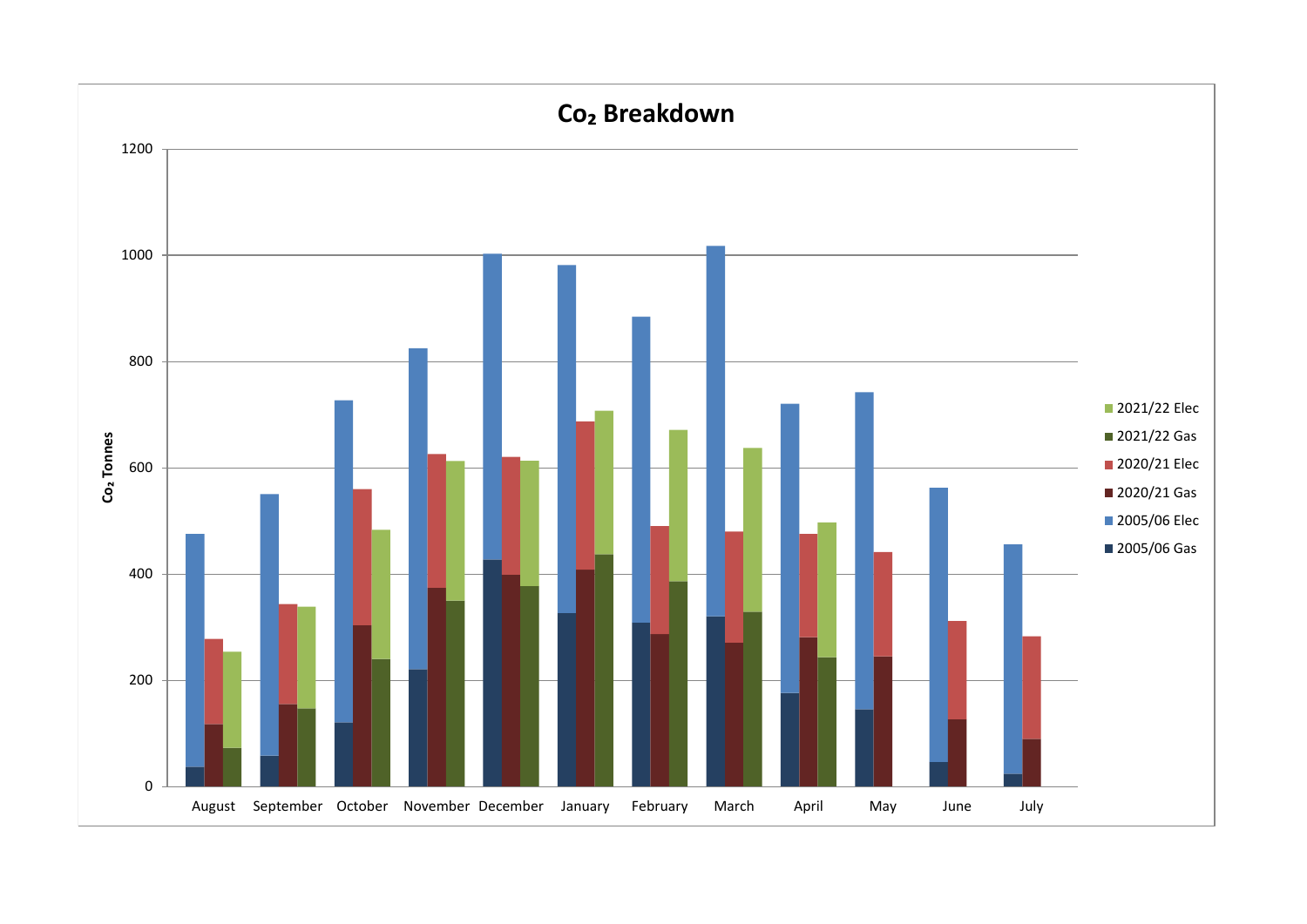

# **Co₂ Emissions Cumulative**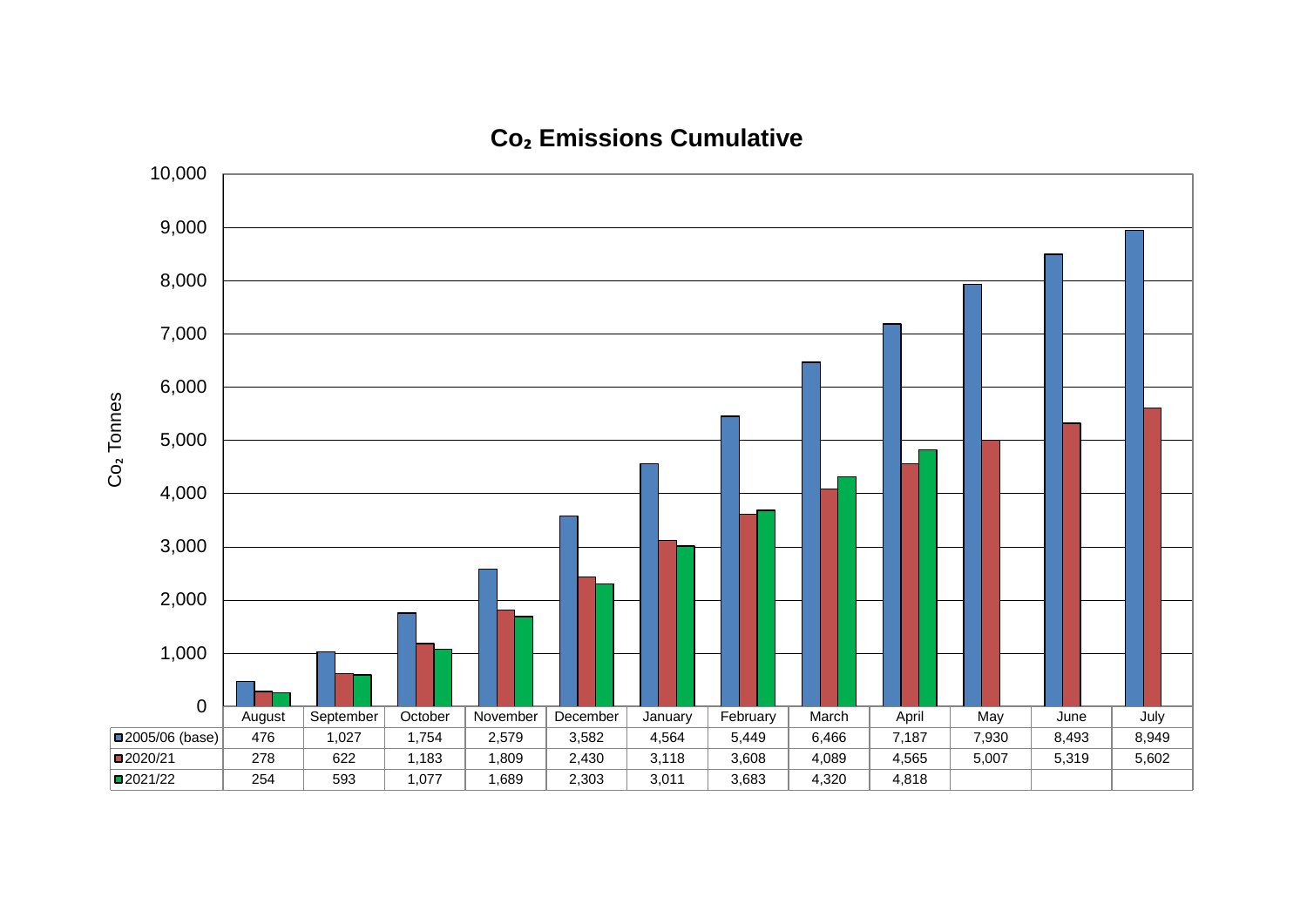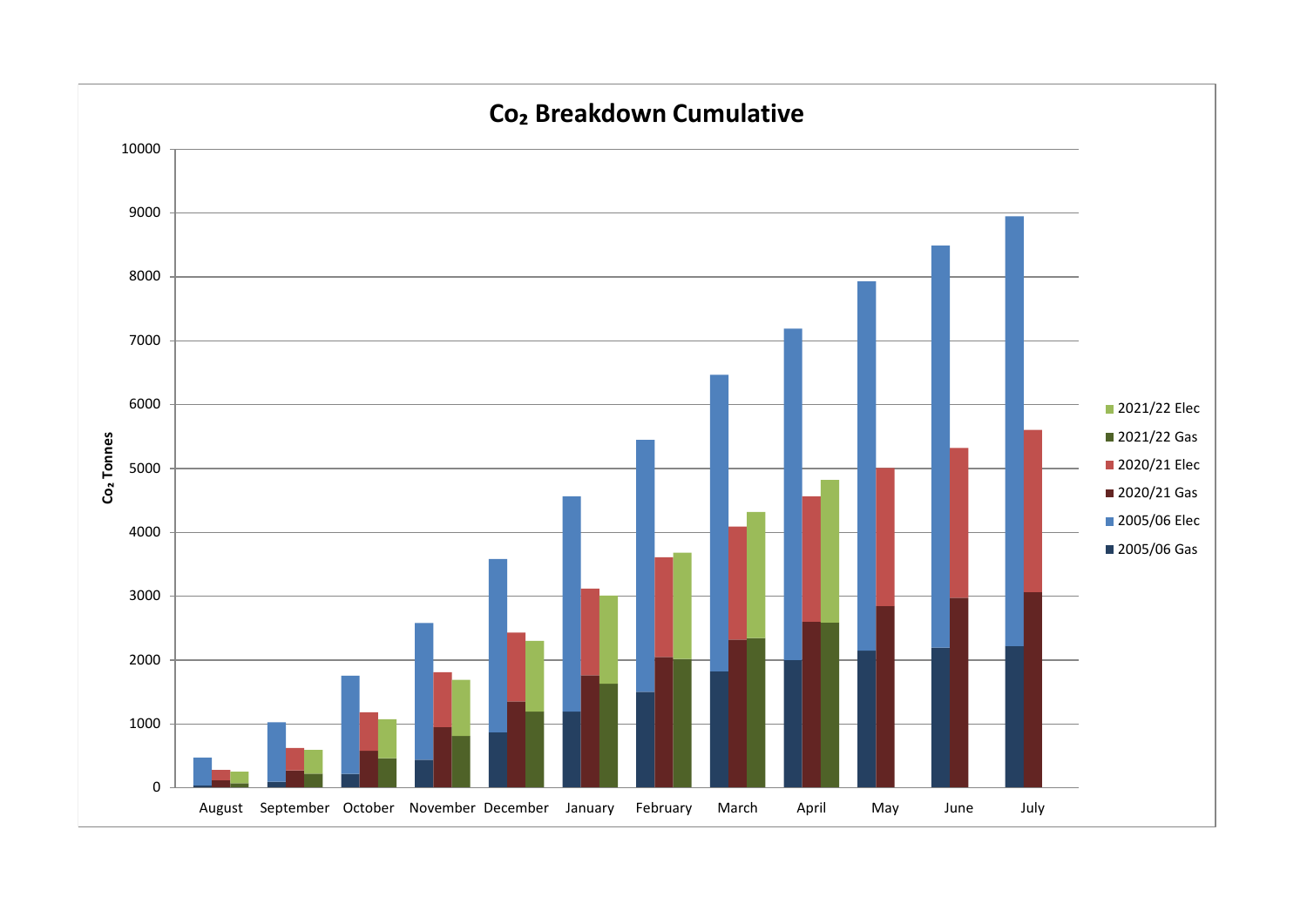

**CO₂ Emissions Per m²**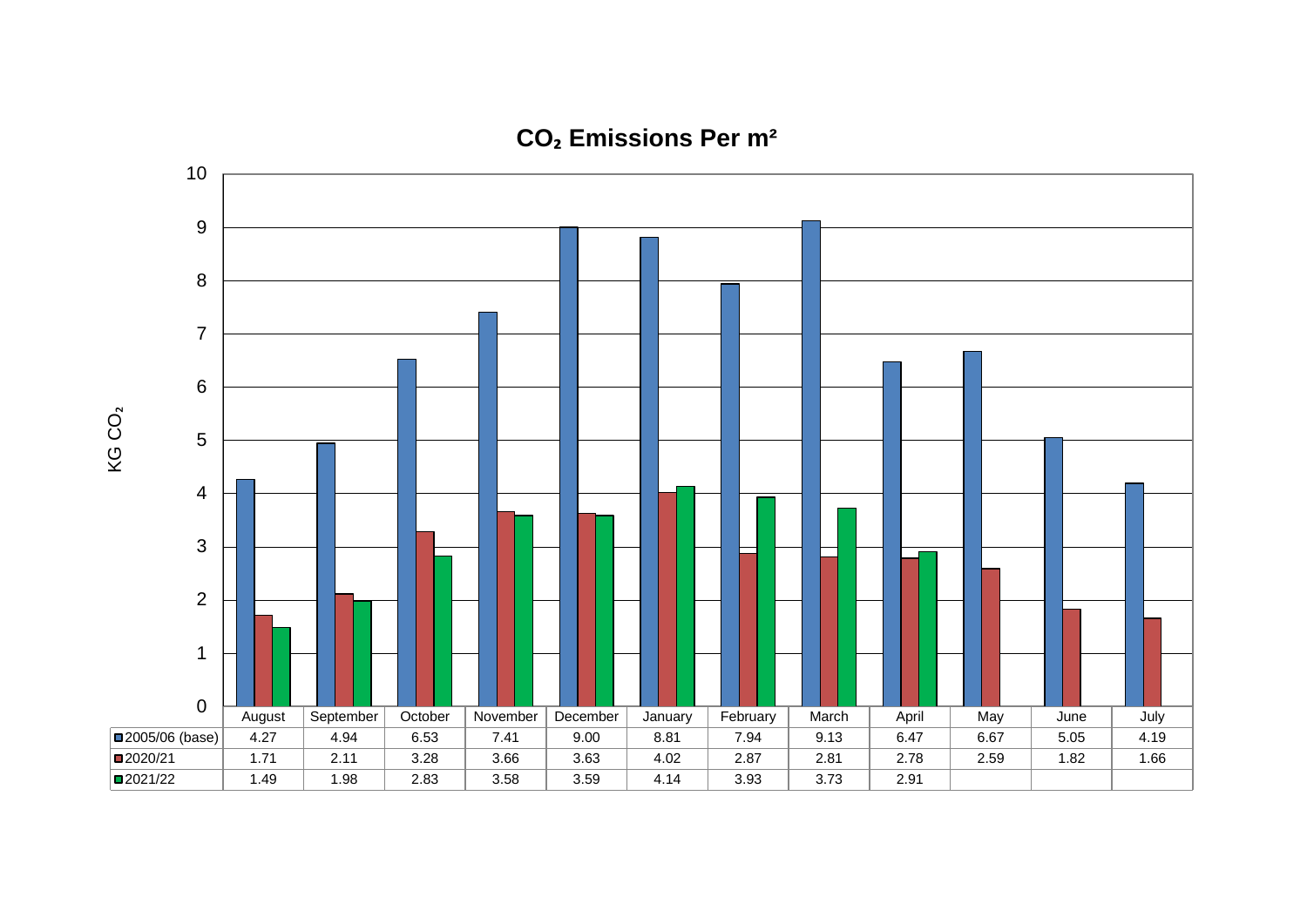

**CO₂ Emissions Cumulative per m²**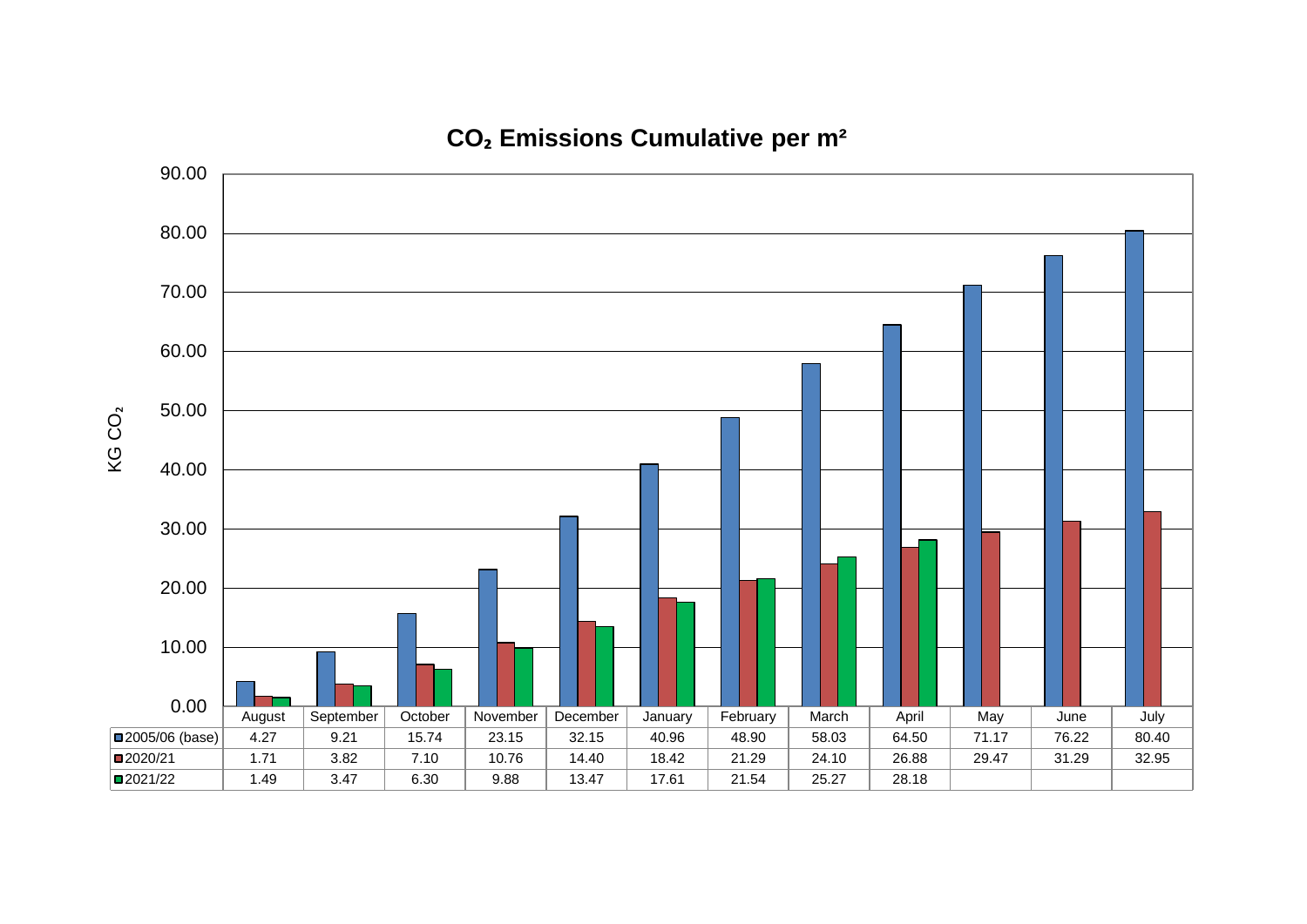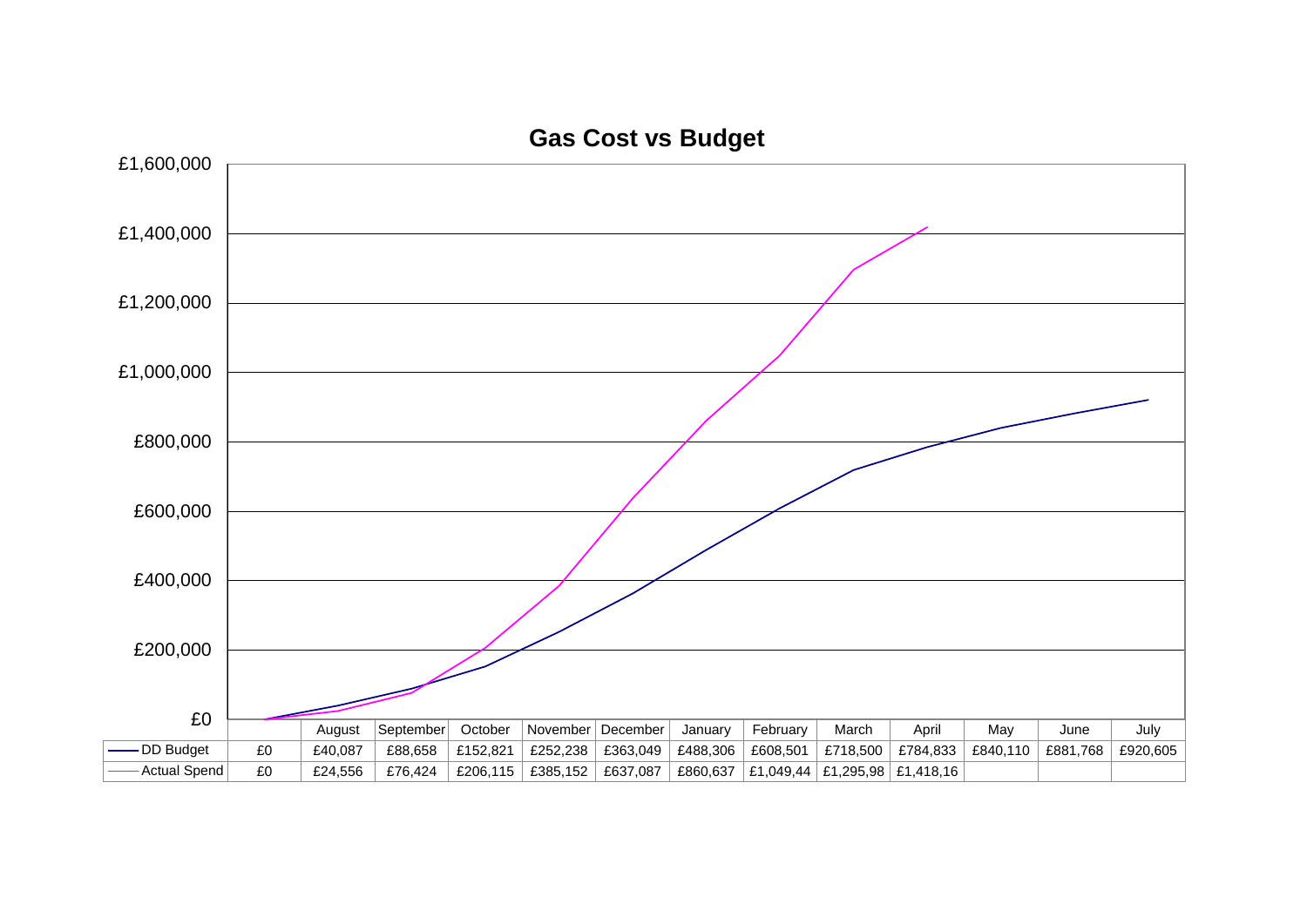

# **Gas Consumption Per Month**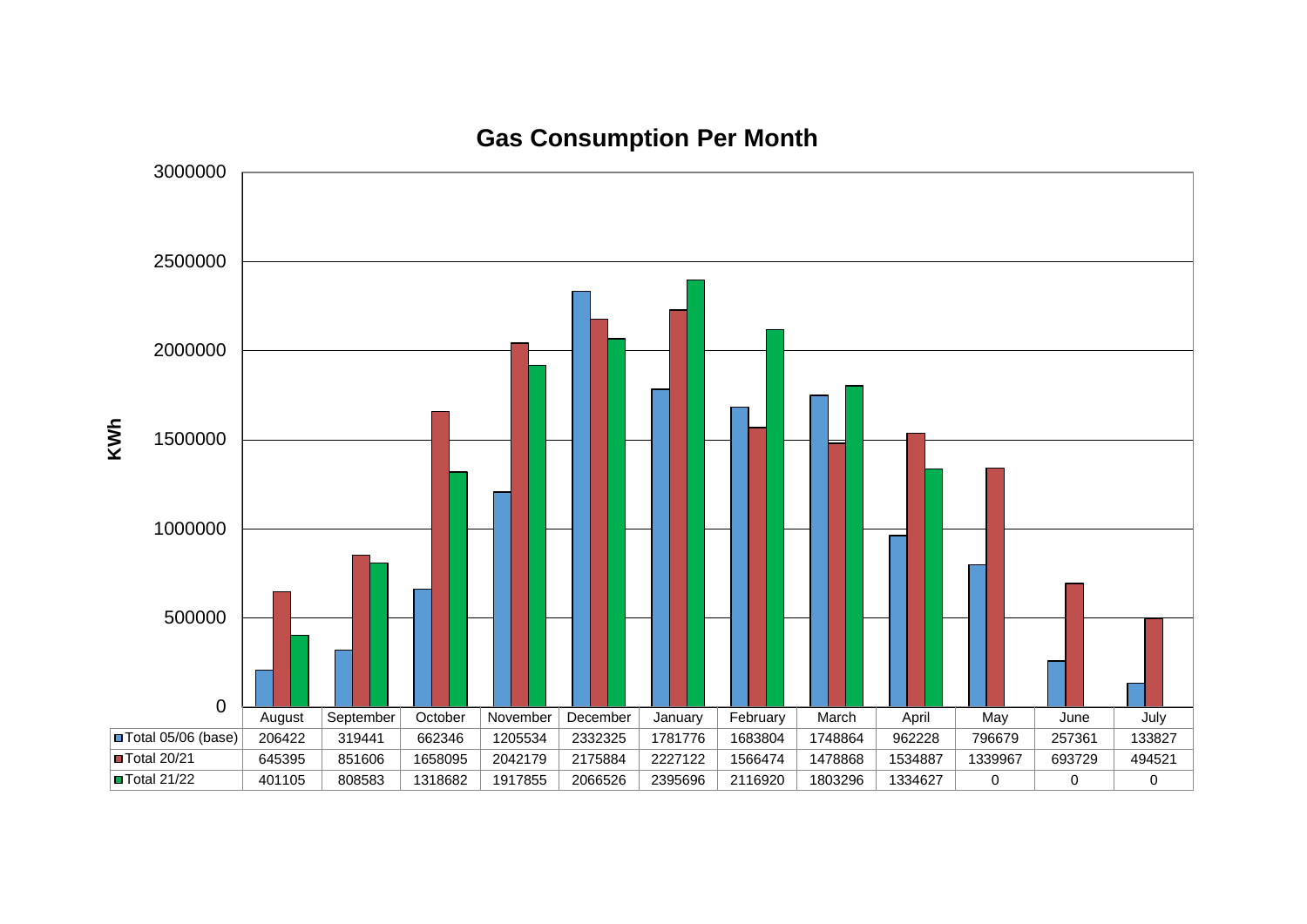# **Gas Cumulative**

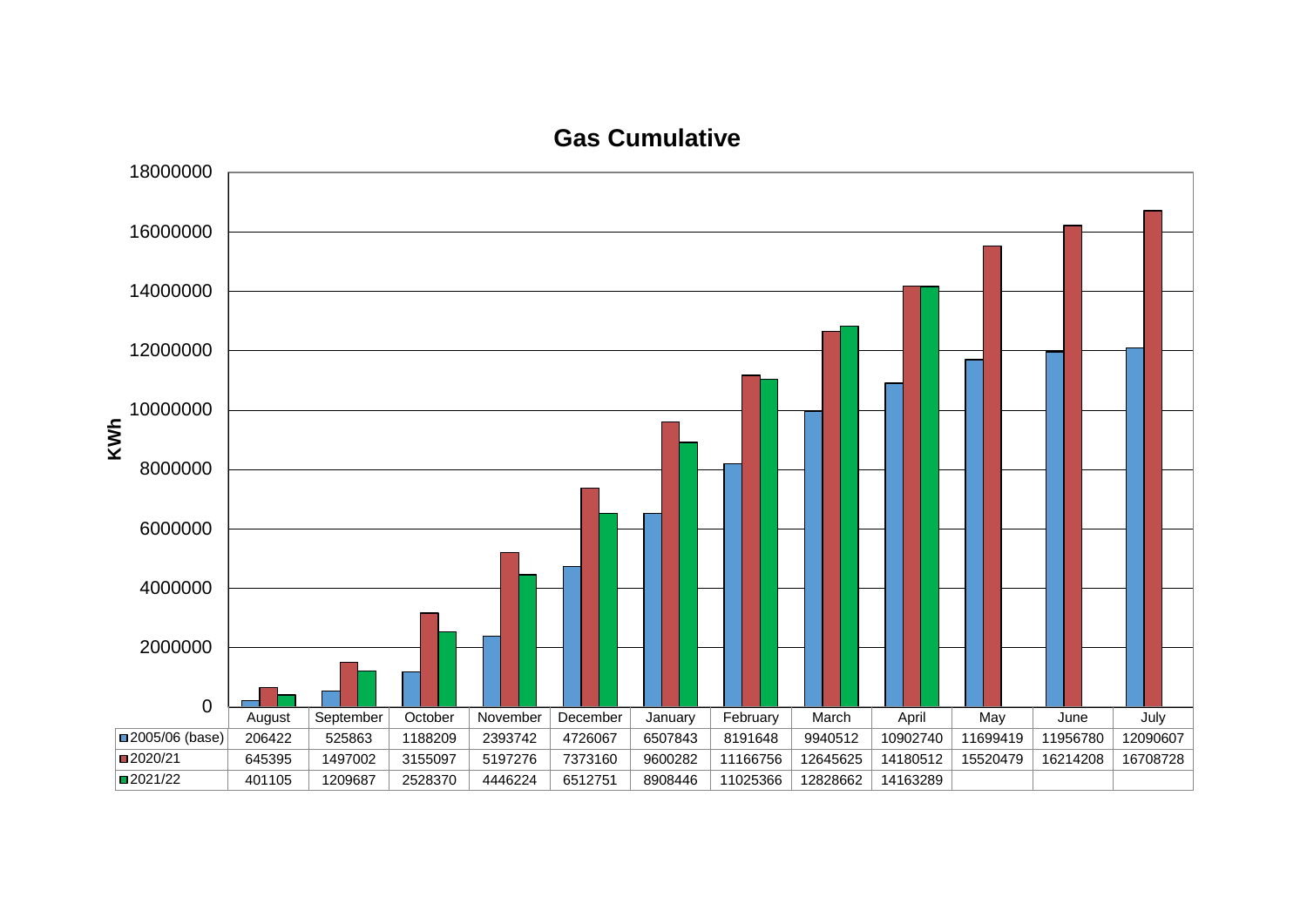#### Gas mastersheet 2122

|                                                     | Carryover                     | August               |                        | September              |                        | October                |                         | November               |                         | December                |                         | January                                                                                                                                                  |                         | February                |                         | March                   |                | April                  |                | <b>Total</b>             |                           | Difference               |
|-----------------------------------------------------|-------------------------------|----------------------|------------------------|------------------------|------------------------|------------------------|-------------------------|------------------------|-------------------------|-------------------------|-------------------------|----------------------------------------------------------------------------------------------------------------------------------------------------------|-------------------------|-------------------------|-------------------------|-------------------------|----------------|------------------------|----------------|--------------------------|---------------------------|--------------------------|
|                                                     |                               | Cos                  | Invoiced               | Cost                   | Invoiced               | Cost                   | Invoiced                | Cost                   | Invoiced                | Cost                    | Invoice                 | Cost                                                                                                                                                     | Invoiced                | Cost                    | Invoiced                | Cost                    | Invoiced       | Cost                   | Invoiced       | Cost                     | Invoice                   | $-£3.111.30$             |
| 96 Park Lane<br>Athena                              | £1.841.0<br>$-£158.3$         | £23.76<br>£200.8     | £77.2<br>£328.7        | £23.00<br>£367.88      | £60.10<br>£305.93      | £23.76<br>£803.2       | £165.6<br>£803.2        | £23.00<br>£2.906.0     | £232.22<br>£2.909.28    | £23.7<br>£3.520.9       | £382.0<br>£3,512.28     | £23.70<br>£4.135.0                                                                                                                                       | £307.2<br>£4.143.66     | £21.46<br>£4.224.2      | £255.0<br>£4.225.2      | £23.76<br>£6.194.42     |                | £23.00<br>£2.806.3     |                | £209.2<br>£25,158.9      | £3.320.5<br>£16.069.9     | £9.088.97                |
| Aurora                                              | $-E45.8$                      | £102.6               | £91.1                  | £186.85                | £52.34                 | £815.72                | £553.54                 | £842.43                | £1,062.78               | £1,020.54               | £998.8                  | £961.8                                                                                                                                                   | £1,413.2                | £1,418.76               | £1.071.05               | £956.39                 |                | £633.9                 |                | £6.939.1                 | £5,197.1                  | £1,742.04                |
| Centuria                                            | £96.301.8                     | £1.996.7             | £562.8                 | £2.749.1               | £423.4                 | £8,244.5               | £983.9                  | £12.930.7              | £1,439.7                | £15,718.0               | £1.719.6                | £17.604.2                                                                                                                                                | £1.918.7                | £14.854.5               | £1,627.4                | £20,109.2               |                | £10.312.5              |                | £104,519.7               | £87,626.1                 | £192,145.86              |
| CFE                                                 | $-£341.4$                     | £334.0               | £688.0                 | £610.05                | £611.34                | £2,026.2               | £2,037                  | £2,629.3               | £2,643.1                | £3,902.4                | £3,861.3                | £3.991.3                                                                                                                                                 | £4,028.7                | £3,246.2                | £3,247.2                | £5,074.80               |                | £2,667.44              |                | £24,481.94               | £16,775.48                | £7,706.46                |
| Cook<br>Darlington                                  | $-E88.3$<br>$-£12,745.6$      | £87.05<br>£859.2     | £164.5<br>£1,715.48    | £84.24<br>£1,247.40    | £73.71<br>£1,246.1     | £322.1<br>£2,951.09    | £275.6<br>£2,967.9      | £1,422.20<br>£4,792.52 | £1,420.45<br>£4,789.9   | £1,723.3<br>£7,151.82   | £1,724.8<br>£7,085.62   | £2,367.1<br>£6,423.6                                                                                                                                     | £2,371.86<br>£6,312.8   | £1,720.1<br>£6,423.2    | £1,729.7<br>£6.443.6    | £1,817.60<br>£6,738.64  |                | £884.8<br>£2,527.96    |                | £10,428.73<br>£39,115.60 | £7,672.2<br>£17,816.0     | £2,756.44<br>£21,299.53  |
| <b>Education House</b>                              | $-£16.692.0$                  | £89.28               |                        | £415.69                |                        | £726.84                |                         | £832.89                |                         | £2,101.80               |                         | £891.34                                                                                                                                                  |                         | £1,116.86               |                         | £1.146.38               |                | £633.3                 |                | £7,954.4                 | $-£16,692.0$              | £24,646.54               |
| Foster                                              | $-£39.7$                      | £49.74               | £76.70                 | £85.78                 | £75.74                 | £308.0                 | £253.70                 | £474.45                | £470.2                  | £599.4                  | £473.1                  | £644.3                                                                                                                                                   | £659.4                  | £650.8                  | £675.4                  | £1,042.3                |                | £407.9                 |                | £4,262.93                | £2.644.66                 | £1,618.27                |
| KES                                                 | $-£419.7$                     | £501.59              | £935.72                | £665.88                | £665.20                | £2.312.39              | £2.305.0                | £3.094.15              | £3,070.57               | £4,622.9                | £4.574.9                | £3.602.63                                                                                                                                                | £3.580.5                | £3.146.04               | £3.119.6                | £4,321.77               |                | £2.278.3               |                | £24,545.69               | £17.831.99                | £6.713.70                |
| Mercuria                                            | $-£77.6$                      | £93.39               | £157.1                 | £259.2                 | £216.83                | £1,219.59              | £1,229.1                | £1,821.2               | £1,825.1                | £1,768.5                | £1,742.2                | £1,828.5                                                                                                                                                 | £1,843.2                | £1,849.0                | £1,853.8                | £2,976.6                |                | £1,544.0               |                | £13,360.2                | £8,789.8                  | £4,570.39                |
| Parkside House<br>Parkside House 2                  | $-£31.3$<br>$-£39.7$          | £41.51<br>£36.9      | £70.78<br>£102.1       | £64.59<br>£46.25       | £45.43<br>£63.39       | £240.27<br>£126.07     | £103.2<br>£142.41       | £244.59<br>£159.8      | £185.50<br>£127.8       | £317.85<br>£259.8       | £279.87<br>£201.8       | £95.42<br>£208.42                                                                                                                                        | £225.7<br>£161.1        | £84.20<br>£134.79       | £183.77<br>£132.3       | £218.1<br>£239.80       |                | £113.8<br>£135.37      |                | £1,420.48<br>£1,347.3    | £1.063.0<br>£891.1        | £357.47<br>£456.12       |
| Parkside House 3                                    | $-E29.1$                      | £36.95               | £63.6                  | £41.21                 | £40.20                 | £108.14                | £113.6                  | £152.00                | £162.6                  | £212.7                  | £308.7                  | £184.68                                                                                                                                                  | £240.29                 | £342.26                 | £184.64                 | £246.42                 |                | £138.66                |                | £1.463.09                | £1.084.7                  | £378.39                  |
| Parkside House 4                                    | $-£18.8$                      | £48.72               | $-£24.8$               | £45.62                 | £23.96                 | £102.1                 | £61.93                  | £158.3                 | £138.4                  | £220.3                  | £225.84                 | £127.7                                                                                                                                                   | £197.40                 | £81.91                  | £146.0                  | £210.05                 |                | £79.67                 |                | £1,074.52                | £750.03                   | £324.49                  |
| Parkside House 5                                    | $-E28.2$                      | £25.09               | £53.2                  | £51.04                 | £27.86                 | £77.16                 | £97.9                   | £126.26                | £182.1                  | £228.1                  | £274.8                  | £169.2                                                                                                                                                   | £198.5                  | £332.48                 | £206.9                  | £223.91                 |                | £134.99                |                | £1.368.3                 | £1,013.29                 | £355.10                  |
| Parkside House 6                                    | $-£34.8$                      | £39.63<br>£31.59     | £63.1                  | £62.77                 | £23.45                 | £158.5                 | £131.7                  | £185.24                | £149.6                  | £265.2                  | £256.69                 | £164.64                                                                                                                                                  | £196.4                  | £104.5                  | £196.5                  | £277.47                 |                | £148.7<br>£96.99       |                | £1,406.8                 | £982.82<br>£1,120.02      | £424.01<br>£256.52       |
| Parkside House 7<br>Parkside House 8                | -£23.2<br>$-E23.2$            | £22.45               | £49.2<br>£45.2         | £46.1<br>£66.8         | £29.47<br>£25.95       | £171.96<br>£167.48     | £117.44<br>£67.2        | £176.5<br>£202.66      | £212.4<br>£128.78       | £230.0<br>£322.9        | £324.90<br>£228.4       | £197.1<br>£51.1                                                                                                                                          | £236.0<br>£219.3        | £247.8<br>£38.7         | £173.7<br>£160.2        | £178.26<br>£198.1       |                | £108.5                 |                | £1,376.54<br>£1,178.8    | £852.0                    | £326.76                  |
| Parkside House 9                                    | $-£32.07$                     | £29.64               | £68.2                  | £64.72                 | £40.0                  | £182.80                | £99.93                  | £180.96                | £151.81                 | £278.02                 | £223.84                 | £121.6                                                                                                                                                   | £184.60                 | £96.1                   | £176.60                 | £241.41                 |                | £106.97                |                | £1.302.29                | £913.00                   | £389.29                  |
| Parkside House 10                                   | $-E28.0$                      | £29.20               | £10.2                  | £76.44                 | £29.0                  | £230.98                | £53.0                   | £233.8                 | £98.42                  | £321.0                  | £285.6                  | £23.8                                                                                                                                                    | £218.6                  | £19.9                   | £199.96                 | £215.61                 |                | £119.9                 |                | £1,270.75                | £867.0                    | £403.74                  |
| Parkside House 11                                   | $-£34.5$                      | £39.57               | £74.3                  | £82.99                 | £47.21                 | £231.62                | £165.45                 | £271.89                | £198.85                 | £377.02                 | £282.54                 | £125.71                                                                                                                                                  | £227.89                 | £90.26                  | £216.8                  | £380.83                 |                | £175.99                |                | £1.775.88                | £1.178.56                 | £597.32                  |
| Parkside House 12<br>Parkside House 13              | $-E28.9$<br>$-E25.7$          | £38.33<br>£34.7      | £59.48<br>£50.8        | £52.24<br>£87.41       | £36.61<br>£26.42       | £167.32<br>£149.7      | £220.7<br>£55.7         | £183.33<br>£140.12     | £248.2<br>£74.08        | £261.0<br>£20.2         | £409.1<br>£124.4        | £228.7<br>£20.5                                                                                                                                          | £340.8<br>£143.0        | £620.44<br>£17.86       | £292.7<br>£94.7         | £220.90<br>£274.52      |                | £139.66<br>£138.98     |                | £1.911.97<br>£884.1      | £1,578.81<br>£543.55      | £333.16<br>£340.56       |
| Parkside House 14                                   | $-£33.04$                     | £44.87               | £60.6                  | £75.24                 | £30.87                 | £189.1                 | £57.84                  | £220.23                | £191.0                  | £317.80                 | £296.59                 | £98.88                                                                                                                                                   | £230.4                  | £75.07                  | £200.2                  | £304.56                 |                | £158.06                |                | £1,483.86                | £1.034.65                 | £449.21                  |
| Parkside House 15                                   | $-£25.48$                     | £33.0                | $-£86.8$               | £57.72                 | £34.02                 | £145.06                | £211.59                 | £173.05                | £242.8                  | £239.42                 | £401.2                  | £251.7                                                                                                                                                   | £312.55                 | £569.2                  | £282.5                  | £292.02                 |                | £153.7                 |                | £1.914.9                 | £1.372.50                 | £542.45                  |
| Parkside House 16                                   | $-£38.1$                      | £30.30               | £88.1                  | £49.53                 | £60.64                 | £201.63                | £181.2                  | £202.7                 | £211.5                  | £302.7                  | £331.8                  | £275.6                                                                                                                                                   | £258.2                  | £299.2                  | £206.54                 | £311.1                  |                | £153.1                 |                | £1,826.09                | £1,299.98                 | £526.11                  |
| Parkside House 1                                    | $-£38.5$                      | £25.06               | £74.1                  | £76.69                 | £66.0                  | £175.7                 | £158.7                  | £207.1                 | £251.6                  | £315.50                 | £383.36                 | £281.8                                                                                                                                                   | £306.7                  | £389.5                  | £248.7                  | £338.56                 |                | £188.65                |                | £1,998.70                | £1,451.06                 | £547.64                  |
| Parkside House 18<br>Parkside House 19              | $-E24.5$<br>$-£28.7$          | £26.3<br>£27.54      | £46.0<br>£63.1         | £78.14<br>£58.35       | £26.2<br>£51.80        | £171.47<br>£156.3      | £177.3<br>£138.9        | £160.3<br>£200.58      | £199.1<br>£199.3        | £224.20<br>£315.5       | £348.8<br>£300.2        | £190.5<br>£268.1                                                                                                                                         | £239.45<br>£254.60      | £306.4<br>£216.2        | £194.64<br>£220.8       | £244.38<br>£210.62      |                | £119.62<br>£123.98     |                | £1,521.54<br>£1,577.43   | £1,207.1<br>£1.200.84     | £314.39<br>£376.59       |
| Parkside House 20                                   | $-E40.4$                      | £29.00               | £103.7                 | £70.77                 | £62.71                 | £212.22                | £163.9                  | £253.06                | £222.7                  | £347.90                 | £343.94                 | £336.1                                                                                                                                                   | £235.2                  | £109.2                  | £202.9                  | £220.16                 |                | £121.06                |                | £1,699.60                | £1,294.7                  | £404.81                  |
| Parkside House 21                                   | $-£34.2$                      | £27.86               | £76.7                  | £56.84                 | £53.82                 | £175.3                 | £148.8                  | £170.20                | £184.59                 | £242.42                 | £280.00                 | £208.3                                                                                                                                                   | £215.08                 | £253.53                 | £177.1                  | £279.44                 |                | £142.00                |                | £1,555.99                | £1,102.00                 | £453.99                  |
| Parkside House 22                                   | $-£55.7$                      | £29.45               | £125.6                 | £63.58                 | £86.78                 | £178.40                | £168.7                  | £229.79                | £196.8                  | £350.7                  | £299.8                  | £304.74                                                                                                                                                  | £223.9                  | £219.99                 | £210.7                  | £342.5                  |                | £168.92                |                | £1.888.1                 | £1,256.8                  | £631.29                  |
| Parkside House 23 Gno                               | $-£54.04$                     | £25.1                | £17.76                 | £47.14                 | £11.34                 | £230.68                | £27.27                  | £306.76                | £36.04                  | £490.9                  | £53.1                   | £414.59                                                                                                                                                  | £44.5                   | £247.93                 | £37.99                  | £343.82                 |                | £109.87                |                | £2,216.90                | £174.0                    | £2,042.89                |
| Parkside House 23 1st<br>Parkside House 23 2nd      | $-E4.8$<br>£1.7               | £4.15<br>£3.91       | £9.76<br>£20.3         | £5.73<br>£3.78         | £4.73<br>£17.38        | £4.88<br>£3.91         | £7.1<br>£56.41          | £4.73<br>£3.78         | £6.93<br>£77.40         | £4.88<br>£3.9           | £7.16<br>£122.6         | £3.12<br>£3.91                                                                                                                                           | £7.16<br>£99.46         | £6.10<br>£976.79        | £6.47<br>£83.1          | £4.88<br>£310.79        |                | £4.7<br>£162.4         |                | £43.20<br>£1,473.18      | £44.49<br>£478.48         | $-£1.29$<br>£994.70      |
| Parkside House 23 3rd                               | $-£10.65$                     | £22.85               | £49.1                  | £35.92                 | £33.41                 | £92.49                 | £83.72                  | £115.03                | £110.83                 | £146.8                  | £168.7                  | £33.86                                                                                                                                                   | £138.72                 | £29.88                  | £117.68                 | £145.91                 |                | £76.58                 |                | £699.32                  | £691.56                   | £7.76                    |
| Parkside House 24                                   | $-£45.6$                      | £43.6                | £98.5                  | £70.64                 | £79.72                 | £230.49                | £201.0                  | £264.72                | £244.8                  | £359.9                  | £373.6                  | £307.4                                                                                                                                                   | £305.8                  | £296.9                  | £253.1                  | £404.74                 |                | £215.7                 |                | £2,194.22                | £1,511.2                  | £683.01                  |
| Parkside House 25                                   | $-£53.6$                      | £34.45               | £118.1                 | £80.47                 | £70.40                 | £191.27                | £225.5                  | £250.1                 | £272.92                 | £381.7                  | £460.1                  | £325.36                                                                                                                                                  | £353.7                  | £529.66                 | £292.7                  | £296.1                  |                | £169.4                 |                | £2,258.63                | £1,739.91                 | £518.72                  |
| Parkside House 26<br>Parkside House 27              | $-£58.1$<br>$-E2,425.4$       | £34.66<br>£27.82     | £132.8                 | £100.39<br>£46.88      | £89.82                 | £299.27<br>£100.55     | £277.37                 | £251.3<br>£121.09      | £279.7                  | £430.06<br>£162.1       | £415.89                 | £367.99<br>£167.6                                                                                                                                        | £327.2                  | £314.09<br>£675.6       | £246.97                 | £305.4<br>£381.9        |                | £154.2<br>£204.3       |                | £2,257.48<br>£1.888.08   | £1,711.77<br>$-£2,425.46$ | £545.71<br>£4,313.54     |
| Parkside House 28                                   | $-£43.8$                      | £36.1                | £95.77                 | £98.1                  | £55.32                 | £316.55                | £114.98                 | £334.33                | £145.50                 | £56.7                   | £215.1                  | £50.7                                                                                                                                                    | £181.1                  | £47.70                  | £190.3                  | £373.15                 |                | £213.7                 |                | £1,527.34                | £954.27                   | £573.07                  |
| Parkside House 29                                   | -£38.3                        | £21.1                | £91.1                  | £73.42                 | £56.28                 | £191.53                | £99.6                   | £200.75                | £184.7                  | £242.22                 | £272.72                 | £226.9                                                                                                                                                   | £214.3                  | £183.5                  | £198.2                  | £407.41                 |                | £212.00                |                | £1,759.00                | £1,078.73                 | £680.27                  |
| Parkside House 30 Gnd                               | $-E4.2$                       | £28.0                | £72.4                  | £61.63                 | £52.54                 | £260.90                | £140.34                 | £260.29                | £189.34                 | £45.0                   | £293.02                 | £47.87                                                                                                                                                   | £239.2                  | £48.0                   | £202.8                  | £272.81                 |                | £152.3                 |                | £1.176.94                | £1.185.46                 | $-£8.52$                 |
| Parkside House 30 1st                               | $-E4.0$<br>$-£20.8$           | £29.45<br>£25.00     | £46.8<br>£38.0         | £29.11<br>£28.36       | £41.72<br>£20.81       | £109.38<br>£75.54      | £137.34<br>£59.0        | £134.95<br>£91.6       | £190.8<br>£106.8        | £224.69<br>£159.48      | £305.39<br>£207.6       | £202.4<br>£149.99                                                                                                                                        | £245.6<br>£154.0        | £92.49<br>£159.1        | £206.45<br>£137.5       | £5.84<br>£168.44        |                | £138.4<br>£144.7       |                | £966.7<br>£1.002.2       | £1,170.2<br>£703.07       | $-£203.45$<br>£299.18    |
| Parkside House 30 2nd<br>Parkside House 30 3rd      | $-£17.90$                     | £22.69               | £60.56                 | £92.14                 | £44.26                 | £51.65                 | £120.84                 | £95.39                 | £162.6                  | £231.58                 | £252.4                  | £195.2                                                                                                                                                   | £205.9                  | £202.26                 | £174.52                 | £255.68                 |                | £143.59                |                | £1.290.22                | £1,003.29                 | £286.93                  |
| Parkside Laundrette                                 | $-E20.7$                      | £31.49               | £50.1                  | £35.73                 | £29.18                 | £77.75                 | £50.43                  | £124.24                | £55.04                  | £17.2                   | £73.62                  | £15.7                                                                                                                                                    | £58.5                   | £16.1                   | £45.2                   | £69.59                  |                | £43.08                 |                | £431.14                  | £341.41                   | £89.73                   |
| Parkside Offices                                    | $-£169.7$                     | $-£0.85$             | £82.0                  | £136.16                | £164.73                | £771.64                | £519.2                  | £787.8                 | £723.29                 | £1,161.3                | £1,125.6                | £897.2                                                                                                                                                   | £926.1                  | £507.7                  | £786.3                  | £1,535.58               |                | £644.8                 |                | £6.441.53                | £4,157.72                 | £2,283.81                |
| Phoenix                                             | $-£383.9$                     | £515.56              | £913.8<br>£675.8       | £930.75<br>£432.8      | £932.03<br>£432.9      | £3.225.1               | £3,233.52               | £4.907.39<br>£1.541.6  | £4,903.9<br>£1.543.0    | £4,759.7<br>£2.478.6    | £4,742.1                | £4,390.5<br>£2.006.8                                                                                                                                     | £6,134.50               | £4,472.1                | £5.099.2<br>£1.811.     | £6,989.24               |                | £3,168.9<br>£1.626.4   |                | £33.359.5<br>£13.598.7   | £25.575.3<br>£9.783.9     | £7,784.23<br>£3,814.73   |
| Saltersgil<br>Main Site                             | $-£281.5$<br>$-E4.032.2$      | £357.7<br>£5.222.1   | £9.464.0               | £9.489.51              | £9.476.67              | £1,110<br>£28.930.9    | £1,111.6<br>£29,002.75  | £46.079.84             | £45,833.6               | £62.810.47              | £2,488.4<br>£62.285.8   | £62.349.1                                                                                                                                                | £2,001.<br>£62,272.3    | £1,811.2<br>£50.135.59  | £50.049.36              | £2,233.2<br>£66,623.36  |                | £34,066.45             |                | £365.707.42              | £264.352.35               | £101,355.07              |
| <b>University House</b>                             | $-£120.30$                    | £58.78               | £294.79                | £464.13                | £197.52                | £722.66                | £529.75                 | £713.68                | £721.81                 | £837.51                 | £1,084.44               | £833.08                                                                                                                                                  | £803.96                 | £905.74                 | £760.37                 | £1,507.21               |                | £637.72                |                | £6,680.50                | £4,272.34                 | £2,408.16                |
| Victoria                                            | $-£68.2$                      | £86.83               | £149.45                | £314.58                | £333.74                | £1,941.10              | £1,910.29               | £2,890.10              | £2,898.29               | £5,086.87               | £5,125.37               | £3,965.26                                                                                                                                                | £3,939.32               | £3,255.08               | £3,257.7                | £3,415.70               |                | £1,654.8               |                | £22,610.33               | £17,545.98                | £5,064.35                |
| Middlesbrough Tower                                 | $-£9,740.8$                   | £7,114.73            | £16,966.70             | £21,735.88             | £21,763.40             | £42,119.69             | £42,294.98              | £47,692.07             | £47,863.44              | £65,455.67              | £65,405.77              | £53,488.57                                                                                                                                               | £53,781.84              | £34,383.32              | £34,551.9               | £45,278.28              |                | £22,497.95             |                | £339,766.15              | £272,887.18               | £66,878.97               |
| Waterhouse<br>Woodlands Hall 1                      | $-£229.93$<br>$-£181.30$      | £415.61<br>£54.03    | £660.85<br>£430.62     | £935.05<br>£579.18     | £932.48<br>£306.89     | £2.603.41<br>£748.06   | £2.630.27<br>£869.84    | £4.146.53<br>£782.97   | £4,167.34<br>£1,014.45  | £4.806.94<br>£2,303.45  | £4,721.83<br>£1,680.72  | £5,349.30<br>£1,246.61                                                                                                                                   | £5,404.58<br>£1,322.98  | £3.796.69<br>£1,073.51  | £3.813.7<br>£1,112.11   | £5,270.51<br>£1,764.38  |                | £2,402.19<br>£722.20   |                | £29,726.25<br>£9,274.40  | £22.101.21<br>£6,556.31   | £7,625.04<br>£2,718.09   |
| Woodlands Hall 2                                    | $-£152.69$                    | £128.43              | £288.7                 | £191.01                | £191.52                | £562.20                | £569.1                  | £784.46                | £784.27                 | £1,343.48               | £1,342.78               | £1,067.9                                                                                                                                                 | £1,071.2                | £942.39                 | £943.0                  | £1,308.29               |                | £727.12                |                | £7,055.27                | £5,038.18                 | £2,017.09                |
| Woodlands Hall 3                                    | $-£131.30$                    | £114.66              | £247.0                 | £154.45                | £155.44                | £622.85                | £624.48                 | £753.68                | £757.88                 | £1.129.09               | £1,129.57               | £910.10                                                                                                                                                  | £913.49                 | £888.26                 | £888.0                  | £1,169.46               |                | £665.80                |                | £6,408.34                | £4.584.63                 | £1,823.71                |
| Woodlands Hall 4                                    | $-£70.90$                     | £107.05              | £181.77                | £146.15                | £148.16                | £707.39                | £709.68                 | £869.04                | £873.83                 | £1,515.99               | £1,512.40               | £1,182.93                                                                                                                                                | £1,188.69               | £1,178.72               | £1,179.9                | £1,653.04               |                | £966.88                |                | £8,327.19                | £5,723.57                 | £2,603.62                |
| Woodlands Hall 5<br>Woodlands Hall 6                | $-£168.11$<br>$-£143.74$      | £60.54<br>£154.42    | £340.14<br>£303.8      | £355.57<br>£210.17     | £198.75<br>£210.67     | £704.36<br>£615.9      | £565.17<br>£621.15      | £883.33<br>£818.33     | £683.72<br>£821.63      | £676.69<br>£1,283.7     | £1,045.22<br>£1,281.88  | £839.77<br>£1,013.35                                                                                                                                     | £875.68<br>£1,015.86    | £806.98<br>£897.51      | £838.7<br>£898.9        | £1,268.24<br>£1,298.98  |                | £672.61<br>£745.26     |                | £6,268.07<br>£7,037.69   | £4,379.35<br>£5,010.21    | £1,888.72<br>£2,027.48   |
| Woodlands Hall 7                                    | $-£116.7$                     | £114.14              | £234.4                 | £140.90                | £141.39                | £488.1                 | £494.18                 | £726.42                | £727.15                 | £1,294.42               | £1,291.32               | £1,073.51                                                                                                                                                | £1,079.55               | £1,122.32               | £1,123.7                | £1,505.70               |                | £935.39                |                | £7,400.91                | £4,975.03                 | £2,425.88                |
| <b>Woodlands Laundry</b>                            | £78.87                        | £9.07                | $-£80.6'$              | £22.94                 | £16.87                 | £8.30                  | £10.59                  | £6.30                  | £8.51                   | £18.27                  | £20.52                  | £6.51                                                                                                                                                    | £8.79                   | £5.88                   | £7.94                   | £6.51                   |                | £13.70                 |                | £97.48                   | £71.48                    | £26.00                   |
| Zelos Flat 1                                        | $-E3.9'$                      | £3.91                | £7.82                  | £3.78                  | £3.78                  | £3.91                  | £6.18                   | £3.78                  | £5.99                   | £3.91                   | £6.18                   | £3.91                                                                                                                                                    | £6.18                   | £3.53                   | £5.59                   | £3.91                   |                | £3.78                  |                | £34.40                   | £37.81                    | $-£3.41$                 |
| Zelos Flat 2                                        | $-£3.91$                      | £3.91                | £7.82                  | £3.78                  | £3.78                  | £3.91                  | £6.18                   | £3.78                  | £5.99                   | £3.91                   | £6.18                   | £3.91                                                                                                                                                    | £6.18                   | £3.53                   | £5.59                   | £3.91                   |                | £3.78                  |                | £34.40                   | £37.81                    | $-£3.41$                 |
| Zelos Main<br>MIMA                                  | $-E4.23$<br>$-£986.2$         | £4.23<br>£1,230.79   | £8.46<br>£2,567.92     | £4.10<br>£1,129.58     | £4.10<br>£1,379.78     | £4.23<br>£3,312.44     | £6.51<br>£3,624.90      | £4.10<br>£4,907.38     | £6.30<br>£5,182.44      | £4.23<br>£9,024.02      | £6.51<br>£9,253.81      | £4.23<br>£7,226.47                                                                                                                                       | £6.51<br>£7,526.35      | £3.82<br>£5,469.26      | £5.88<br>£5,724.52      | £4.23<br>£8,895.94      |                | £4.10<br>£4,114.14     |                | £37.26<br>£45,310.01     | £40.04<br>£34,273.44      | $-£2.78$<br>£11,036.57   |
| Curve                                               | $-E199.8$                     | £246.09              | £398.1                 | £354.14                | £232.82                | £1.823.78              | £1,867.73               | £3.550.89              | £3,538.55               | £3.985.83               | £3,774.73               | £4,708.03                                                                                                                                                | £4,739.46               | £3,835.03               | £3.812.69               | £4,974.35               |                | £2,637.32              |                | £26,115.46               | £18,164.26                | £7,951.20                |
| <b>Fusion Hive</b>                                  | $-£344.6$                     | £450.91              | £799.3                 | £658.96                | £516.72                | £2,200.94              | £1,534.04               | £2,451.8               | £2,170.84               | £3,921.74               | £3,732.26               | £2,434.04                                                                                                                                                | £2,950.6                | £1,718.40               | £2,388.3                | £3,376.40               |                | £1,825.48              |                | £19,038.68               | £13,747.57                | £5,291.11                |
| Meteor                                              | $-£70.32$                     | £83.27               | £156.5                 | £104.92                | £354.86                | £803.36                | £752.28                 | £803.85                | £2,566.69               | £1,232.86               | £2,713.7                | £840.84                                                                                                                                                  | £3,436.5                | £8,967.2                | £2.666.40               | £968.57                 |                | £638.1                 |                | £14,443.02               | £12,576.71                | £1,866.31                |
| <b>KES 12-21</b><br><b>NHC</b>                      | $-£30.657.32$<br>$-£1,057.01$ | £417.94<br>£1,321.21 | £8,255.06<br>£2,525.83 | £1,228.83<br>£1,619.97 | £3,648.57<br>£1,623.80 | £2,086.66<br>£3,350.39 | £7.496.95<br>£3,371.63  | £2.987.54              | £2,663.89<br>£5,213.69  | £4,392.34<br>£10,962.33 | £3,823.37<br>£10,959.79 | £3,178.64<br>£8,251.74                                                                                                                                   | £2,983.56               | £2,694.25               | £2,486.01<br>£6,522.14  | £4,156.10<br>£11,368.46 |                | £1,959.64<br>£4,813.48 |                | £23,101.95<br>£53,344.30 | £700.09<br>£37,430.15     | £22,401.86<br>£15,914.15 |
| <b>Student Life</b>                                 | $-£191.21$                    | £188.45              | £410.96                | £380.18                | £332.86                | £549.42                | £551.69                 | £5,193.03<br>£473.22   | £466.94                 | £290.54                 | £254.8                  | £268.6                                                                                                                                                   | £8,270.28<br>£298.70    | £6,463.68<br>£489.53    | £405.1                  | £702.45                 |                | £374.88                |                | £3.717.29                | £2,529.89                 | £1,187.40                |
| 93 Borough Road                                     | $-£18.22$                     | £30.20               | £367.16                | £75.95                 | £178.25                | £723.72                | £607.66                 | £994.55                | £801.11                 | £1,778.66               | £1,236.24               | £1,220.74                                                                                                                                                | £1,006.22               | £936.81                 | £852.76                 | £1,568.12               |                | £626.51                |                | £7,955.25                | £5,031.18                 | £2,924.07                |
| Cornell                                             | $-£530.3$                     | £573.2               | $-E485.3$              | £1,154.57              | £945.85                | £3,204.78              | £3,180.3                | £4,687.0               | £4,630.3                | £8,258.54               | £7,675.8                | £5,834.0                                                                                                                                                 | £6,154.69               | £4,862.99               | £4,995.42               | £7,781.50               |                | £3,108.13              |                | £39,464.81               | £26,566.77                | £12,898.04               |
| Printworks                                          |                               | £31.90               |                        | £30.87                 | £13.38                 | £31.90                 | £29.84                  | £30.87                 | £28.81                  | £31.90                  | £88.36                  | £31.90                                                                                                                                                   | £17.49                  | £28.81                  | £27.78                  | £89.84                  | £85.45         | £86.94                 |                | £394.93                  | £291.11                   | £103.82                  |
| <b>Fusion Hive Total</b><br><b>Darlington Total</b> |                               | £450.91<br>£2.180.47 | £799.31<br>£4,241.31   | £658.96<br>£2,867.38   | £516.72<br>£2,869.94   | £2,200.94<br>£6,301.48 | £1,534.04<br>£6,339.58  | £2,451.81<br>£9,985.55 | £2,170.84<br>£10,003.66 | £3,921.74<br>£18,114.14 | £3,732.26<br>£18,045.41 | £2,434.04<br>£14,675.36                                                                                                                                  | £2,950.65<br>£14,583.11 | £1,718.40<br>£12,886.97 | £2,388.37<br>£12,965.82 | £3,376.40<br>£18,107.11 | £0.00<br>£0.00 | £1,825.48<br>£7,341.44 | £0.00<br>£0.00 | £19,038.68<br>£92.459.91 | £13,747.57<br>£55,246.22  | £5,291.11<br>£37.213.69  |
| <b>MIMA Total</b>                                   |                               | £1,230.79            | £2,567.92              | £1,129.58              | £1,379.78              | £3,312.44              | £3,624.90               | £4,907.38              | £5,182.44               | £9,024.02               | £9,253.81               | £7,226.47                                                                                                                                                | £7,526.35               | £5,469.26               | £5,724.52               | £8,895.94               | £0.00          | £4,114.14              | £0.00          | £45,310.01               | £34,273.44                | £11,036.57               |
| <b>Main Site Total</b>                              |                               | £20.693.39           | £45.500.99             |                        | £47,212.70 £45,344.94  |                        | £117,876.38 £113,247.70 |                        | £161,691.67 £150,136.66 | £220,875.18             |                         | £204,493.02 £199,213.72 £189,305.10 £168,733.12                                                                                                          |                         |                         | £146.693.98             | £216,159.40             |                | £85.45 £108,896.05     | £0.00          | £1,261,351.60            | £730,920.70               | £530,430.90              |
| <b>Grand Total</b>                                  |                               | £24,555.56           |                        |                        |                        |                        |                         |                        |                         |                         |                         | £53,109.53 £51,868.62 £50,111.38 £129,691.24 £124,746.22 £179,036.41 £167,493.60 £251,935.08 £235,524.50 £223,549.59 £214,365.21 £188,807.75 £167,772.69 |                         |                         |                         | £246,538.83             |                | £85.45 £122,177.11     | £0.00          | £1,418,160.20            | £834,187.93               | £583,972.27              |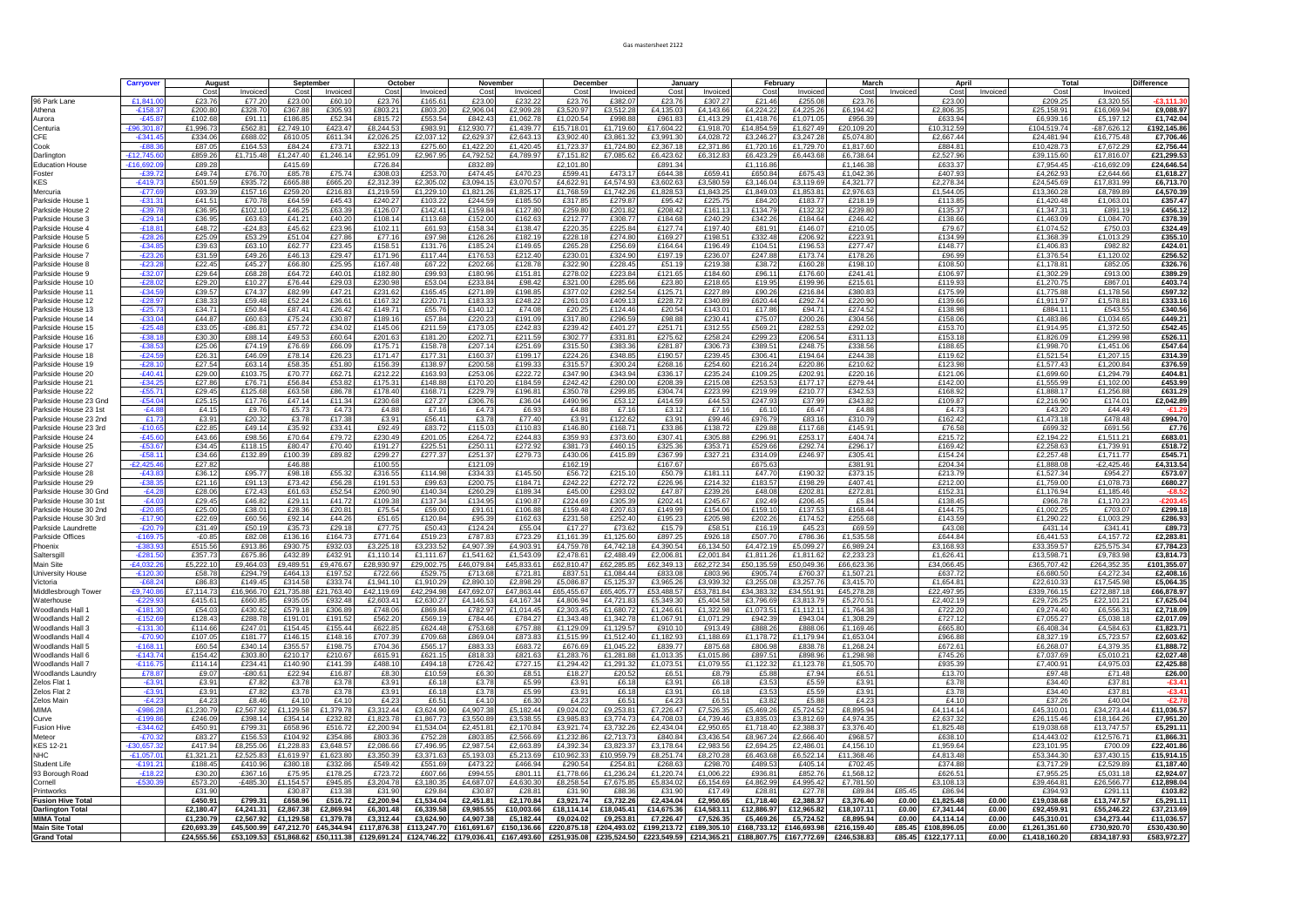

**Electricity Cost vs Budget**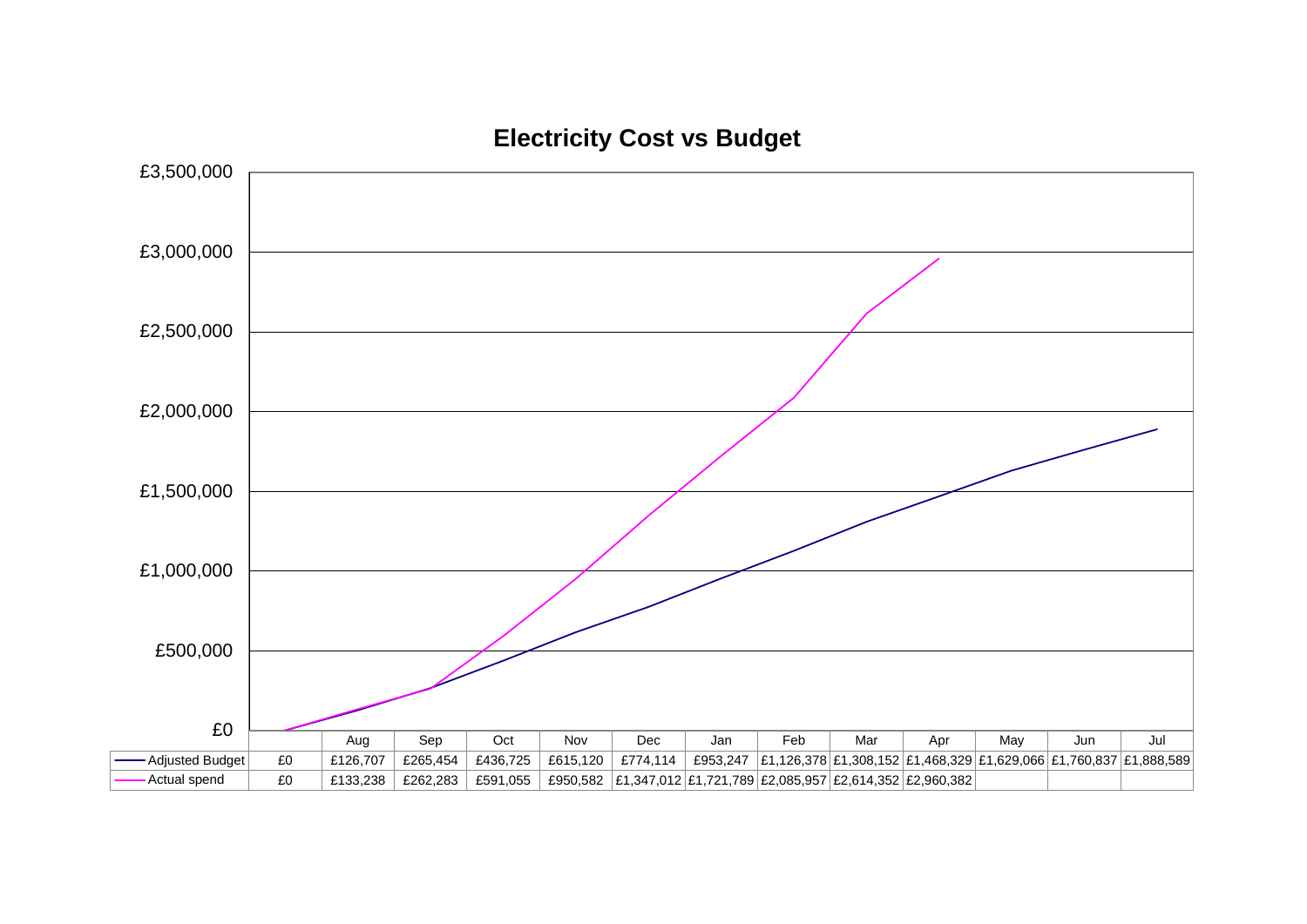

# **Electricity Consumption Per Month**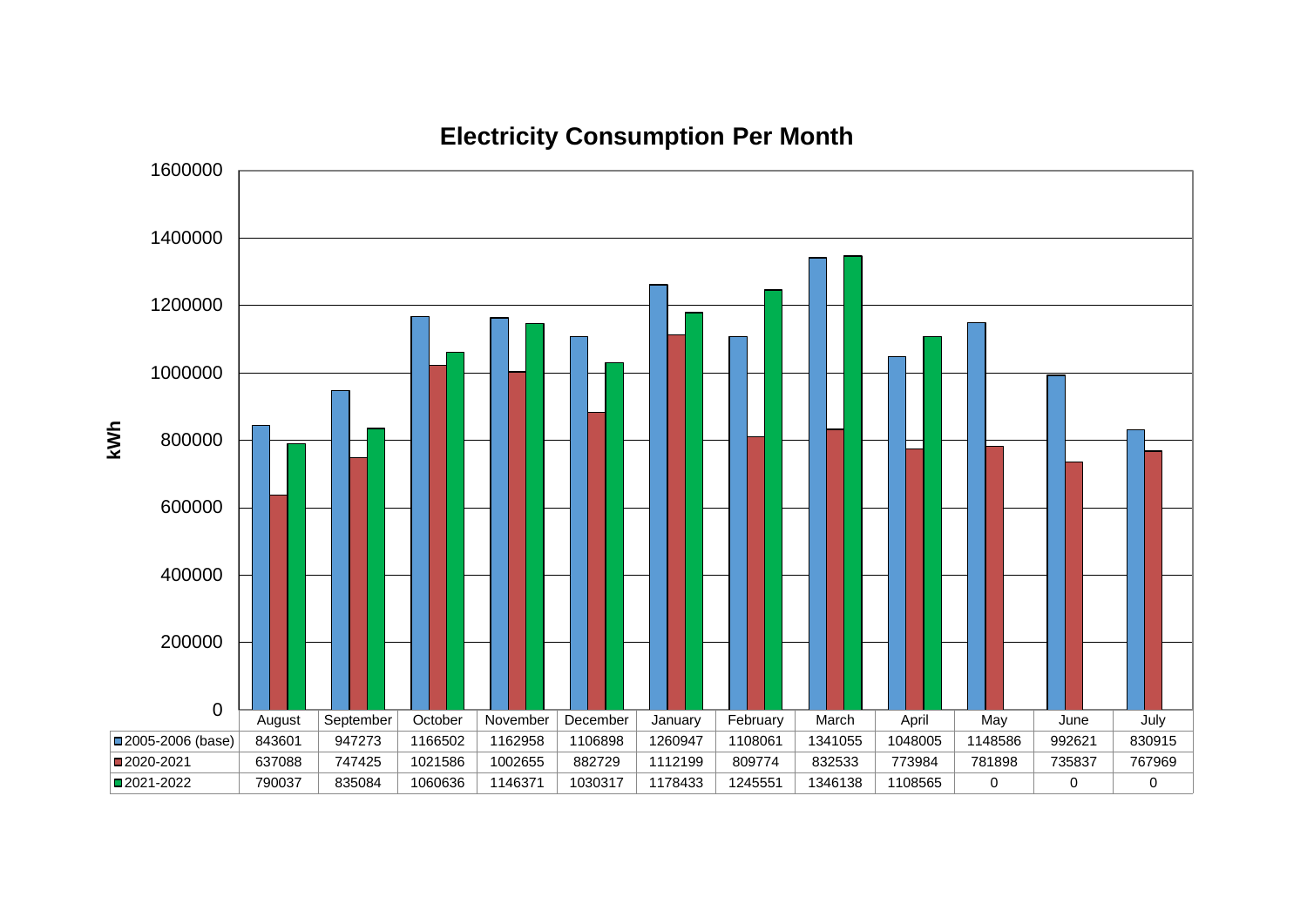

**Electricity Consumption Cumulative**

**kWh**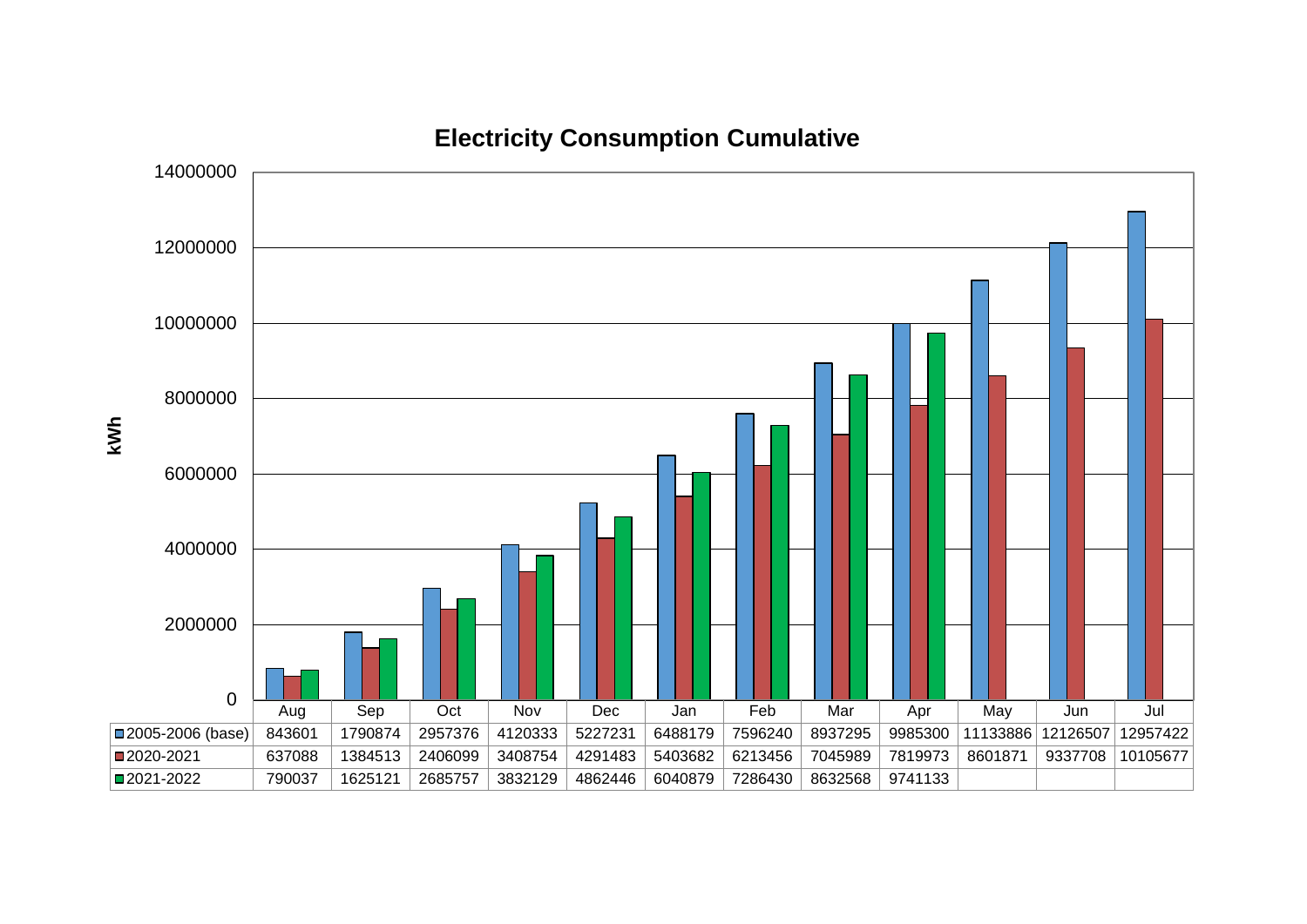#### Elec mastersheet 2122

|                                                            | <b>Carryover</b>           | August                     |                        | September               |                        | October                                                                             |                        | November                            |                        | December               |                         | Januarv               |                        | February                                                                                           |                          |                          | March<br>Apri |                                        |                | Total                          |                                | Difference                 |
|------------------------------------------------------------|----------------------------|----------------------------|------------------------|-------------------------|------------------------|-------------------------------------------------------------------------------------|------------------------|-------------------------------------|------------------------|------------------------|-------------------------|-----------------------|------------------------|----------------------------------------------------------------------------------------------------|--------------------------|--------------------------|---------------|----------------------------------------|----------------|--------------------------------|--------------------------------|----------------------------|
| <b>Main Site</b>                                           | £52.398                    | Cost<br>£57,503.68         | Invoiced<br>£109.901.7 | Cost<br>£54.038.31      | Invoiced<br>£42.079.81 | Cost<br>£124,748.50                                                                 | Invoiced<br>£123.196.9 | Cos<br>£132,249.0                   | Invoiced<br>£130,345.1 | Cost<br>£134.165.88    | Invoice<br>£132,799.85  | Cost<br>£131,121.2    | Invoice<br>£128,016.78 | Cost<br>£147,512.49                                                                                | Invoiced<br>£143.691.16  | Cost<br>£213.856.26      | Invoiced      | Cost<br>£128,490.11                    | Invoiced       | Cost<br>£1.123.685.5           | Invoice<br>£757,633.4          | £366,052.12                |
| Centuria                                                   | $-£16.510$                 | £15,590.5                  | £32,101.1              | £14.442.55              | £11.499.4              | £37.678.5                                                                           | £37.094.               | £39.811.                            | £39.402.9              | £37.093.               | £36,632.0               | £38,647.2             | £37.615.6              | £35.392.6                                                                                          | £34.359.56               | £52.741.44               |               | £34.601.50                             |                | £305.999.                      | £212,194.5                     | £93.804.85                 |
| Parkside HOR                                               | $-E1.635.7$                | £1.369.2                   | £3.004.9               | £1.193.48               | $-£52.62$              | £6,102.9                                                                            | £6,056.                | £8,404.4                            | £8,509.8               | £13,135.8              | £13.063.                | £11.011.5             | £10.793.1              | £9.443.1                                                                                           | £9,234.7                 | £12,490.15               |               | £8,542.45                              |                | £71,693.3                      | £48,974.3                      | £22,719.00                 |
| Phoenix/Athena<br>Cook                                     | £11,509.4<br>$-E2.210.59$  | £11,052.2<br>£2.561.8      | £22,561.7<br>£4.772.4  | £11,937.32<br>£2.252.26 | £9,765.63<br>£1.641.44 | £27,493.85<br>£6.524.14                                                             | £28,298.2<br>£6,470.0  | £29,748.2<br>£6.752.3               | £28,965.4<br>£6.730.2  | £30,024.8<br>£6.548.0  | £29,263.2<br>£6,510.0   | £27,322.0<br>£6,498.9 | £26,240.8<br>£6,383.1  | £24,931.7<br>£12,295.52                                                                            | £23,880.25<br>£12.016.43 | £38,340.36<br>£38.150.98 |               | £27,358.2<br>£29.491.30                |                | £228,208.9<br>£111.075.3       | £157,465.9<br>£42,313.1        | £70,742.95<br>£68.762.24   |
| Darlington                                                 | $-£4.691.54$               | £4,120.4                   | £8,812.0               | £4,340.05               | £3,788.6               | £8,097.24                                                                           | £8,014.06              | £8,880.8                            | £8.846.7               | £12,455.7              | £12,365.50              | £10,208.2             | £9,983.2               | £8,369.54                                                                                          | £8,177.42                | £11,411.15               |               | £7,039.3                               |                | £74,922.6                      | £55,296.1                      | £19,626.46                 |
| MIMA                                                       | $-E4,551.8$                | £4,000.1                   | £8,552.0               | £3,670.06               | £3,301.0               | £10,120.88                                                                          | £0.00                  | £10,178.7                           | £0.                    | £10,609.7              | £0.0                    | £12,060.5             | £0.00                  | £9,335.36                                                                                          |                          | £14,350.3                |               | £11,203.5                              |                | £85,529.4                      | £7,301.2                       | £78,228.19                 |
| <b>Central Halls</b><br><b>Fusion Hive</b>                 | $-E4.538.1$<br>E2.299.1    | £3,692.0<br>£2.102.5       | £8,230.2<br>£4.401.68  | £2.747.56<br>£2.002.31  | £1.168.3<br>£1.631.1   | £18,141.70<br>£4.340.77                                                             | £17.989.<br>£4.299.7   | £22,432.4<br>£4.579.3               | £22,626.6<br>£4.558.4  | £28,776.9<br>£5.399.6  | £28.607.<br>£5.362.9    | £27.975.2<br>£5.045.3 | £27,394.0<br>£4.941.72 | £26,711.7<br>£4.510.90                                                                             | £26,092.0<br>£4.407.85   | £36,912.82<br>£6,025.7   |               | £23,071.3<br>£4.757.22                 |                | £190,461<br>£38.763.7          | £127,570.4<br>£27.304.2        | £62,891.41<br>£11.459.44   |
| King Edwards Square 4-11                                   | $-£527.42$                 | £506.4                     | £1,033.8               | £486.44                 | £351.42                | £1,914.35                                                                           | £1.899.1               | £2,057.2                            | £2.041.                | £2,511.48              | £2.497.                 | £2,301.1              | £2,255.28              | £2,023.49                                                                                          | £1,978.64                | £2,973.56                |               | £1.940.56                              |                | £16,714.6                      | £11,529.1                      | £5,185.49                  |
| Mercuria                                                   | $-E207.04$                 | £200.7                     | £407.7                 | £283.63                 | £151.3                 | £733.7                                                                              | £726.6                 | £869.1                              | £874.1                 | £842.65                | £837.                   | £570.2                | £558.7                 | £685.3                                                                                             | £669.8                   | £959.85                  |               | £678.44                                |                | £5,823.7                       | £4,018.5                       | £1,805.17                  |
| Woodlands Laundry<br>Parkside Offices                      | $-£113.54$<br>$-£3,019.55$ | £102.9<br>£2,519.5         | £216.5<br>£5,539.0     | £171.31<br>£2,823.22    | £112.64<br>£2,375.2    | £827.44<br>£7,363.28                                                                | £856.2<br>£7,290.49    | £869.2<br>£8,829.9                  | £861.5<br>£8,820.7     | £903.29<br>£12,543.5   | £898.6<br>£12,455.80    | £811.7<br>£11,004.4   | £799.97<br>£10,767.48  | £800.48<br>£8,990.1                                                                                | £786.80<br>£8,774.24     | £1,111.3<br>£13,299.44   |               | £836.7<br>£8.879.5                     |                | £6,434.5<br>£76,253.1          | £4.418.7<br>£53,003.5          | £2,015.76<br>£23,249.67    |
| Printworks                                                 | $-£6,424.7$                | £6,319.8                   | £12,744.5              | £5,384.51               | £5,079.2               | £16,492.55                                                                          | £16,434.               | £21,190.0                           | £21,125.4              | £32,594.2              | £32,542.8               | £26,675.2             | £26,278.8              | £15,158.46                                                                                         | £14.912.59               | £2,856.7                 |               | £2,814.5                               |                | £129,486.                      | £122,693.0                     | £6,793.19                  |
| 1 Parkside House                                           | -£30.61                    | £28.4                      | £59.2                  | £73.49                  | £65.2                  | £186.62                                                                             | £184.4                 | £275.4                              | £184.4                 | £229.4                 | £218.4                  | £207.7                | £173.1                 | £91.6                                                                                              | £184.4                   | £150.1                   |               | £78.0                                  |                | £1,321.                        | £1,038.8                       | £282.32                    |
| 2 Parkside House                                           | $-£64.88$                  | £40.5                      | £92.1:                 | £111.39                 | £115.0                 | £183.99                                                                             | £238.5                 | £217.6                              | £266.0                 | £155.99                | £301.3                  | £177.5                | £312.7                 | £640.46                                                                                            | £264.69                  | £195.97                  |               | £114.1                                 |                | £1.837.                        | £1,525.6                       | £312.12                    |
| 3 Parkside House<br>4 Parkside House                       | $-£51.30$<br>$-E33.83$     | £25.30<br>£32.2            | £76.7<br>£66.30        | £74.37<br>£66.79        | £65.5<br>£61.34        | £202.94<br>£226.55                                                                  | £202.6<br>£207.92      | £215.9<br>£257.0                    | £229.6<br>£221.3       | £187.33<br>£208.22     | £245.7<br>£184.4        | £204.4<br>£222.48     | £199.0<br>£218.4       | £261.47<br>£176.1                                                                                  | £179.8<br>£215.3         | £262.27<br>£204.03       |               | £165.2<br>£143.03                      |                | £1.599.3<br>£1,536.5           | £1.147.9<br>£1,141.25          | £451.35<br>£395.28         |
| 5 Parkside House                                           | $-E39.83$                  | £40.5                      | £80.76                 | £74.37                  | £69.23                 | £240.84                                                                             | £229.7                 | £275.7                              | £212.67                | £238.12                | £248.4                  | £267.9                | £250.69                | £228.9                                                                                             | £255.43                  | £294.14                  |               | £158.0                                 |                | £1.818.7                       | £1,307.1                       | £511.64                    |
| 6 Parkside House                                           | $-E28.00$                  | £25.4                      | £53.56                 | £36.81                  | £31.46                 | £170.87                                                                             | £134.7                 | £175.4                              | £141.2                 | £156.3                 | £132.97                 | £176.6                | £140.7                 | £60.77                                                                                             | £148.40                  | £178.76                  |               | £112.13                                |                | £1.093.2                       | £755.1                         | £338.10                    |
| 7 Parkside House<br>8 Parkside House                       | $-E24.45$<br>$-E23.96$     | £21.1<br>£23.1             | £45.63<br>£47.1        | £42.10<br>£44.40        | £33.03<br>£34.7        | £140.56<br>£183.99                                                                  | £126.7<br>£137.1       | £172.4<br>£252.8                    | £134.3<br>£133.8       | £115.6<br>£205.34      | £143.2<br>£165.54       | £144.1<br>£45.2       | £144.58<br>£127.3      | £140.06<br>£54.2                                                                                   | £141.2<br>£134.48        | £191.5<br>£220.15        |               | £113.58<br>£98.5                       |                | £1.081.3<br>£1,127.8           | £744.3<br>£756.4               | £336.92<br>£371.40         |
| 8 Parkside House Landlords supply                          | $-E48.69$                  | £60.9                      | £109.5                 | £75.60                  | £67.5                  | £156.59                                                                             | £166.3                 | £192.9                              | £182.5                 | £227.3                 | £239.8                  | £206.2                | £192.0                 | £186.5                                                                                             | £148.7                   | £164.84                  |               | £114.44                                |                | £1.385.                        | £1.057.98                      | £327.54                    |
| 9 Parkside House                                           | $-£66.34$                  | £59.1                      | £126.1                 | £39.64                  | £29.3                  | £133.56                                                                             | £133.7                 | £140.2                              | £130.3                 | £121.0                 | £131.8                  | £141.24               | £120.66                | £132.1                                                                                             | £121.5                   | £208.43                  |               | £152.85                                |                | £1,128.3                       | £727.2                         | £401.05                    |
| 10 Parkside House                                          | $-E48.87$                  | £49.0                      | £98.40                 | £65.55                  | £57.26                 | £158.92                                                                             | £192.8                 | £169.7                              | £216.8                 | £201.38                | £206.2                  | £235.1                | £166.94                | £227.0                                                                                             | £171.0<br>£218.5         | £184.98                  |               | £99.14<br>£107.23                      |                | £1,390.9                       | £1,060.7                       | £330.25                    |
| 11 Parkside House<br>12 Parkside House                     | $-£16.22$<br>$-£19.45$     | £21.3<br>£24.64            | £37.58<br>£44.17       | £36.81<br>£49.86        | £28.96<br>£43.6        | £137.35<br>£164.46                                                                  | £167.82<br>£254.90     | £183.1<br>£204.8                    | £163.4<br>£324.7       | £148.43<br>£185.17     | £218.5<br>£398.98       | £197.6<br>£210.0      | £182.98<br>£381.38     | £304.1<br>£895.04                                                                                  | £310.75                  | £246.89<br>£306.60       |               | £189.52                                |                | £1.382.9<br>£2,230.2           | £1,001.6<br>£1.739.1           | £381.29<br>£491.10         |
| 13 Parkside House                                          | $-E39.18$                  | £42.7                      | £82.28                 | £68.90                  | £58.99                 | £225.10                                                                             | £211.1                 | £245.0                              | £229.8                 | £238.12                | £306.4                  | £195.0                | £282.0                 | £401.4                                                                                             | £242.0                   | £212.09                  |               | £162.09                                |                | £1,790.5                       | £1.373.5                       | £417.07                    |
| 14 Parkside House                                          | $-£31.73$                  | £30.6                      | £62.53                 | £39.99                  | £33.41                 | £157.46                                                                             | £177.49                | £184.9                              | £213.9                 | £121.77                | £217.0                  | £162.5                | £181.8                 | £371.67                                                                                            | £197.6                   | £256.41                  |               | £148.5                                 |                | £1.473.8                       | £1.052.1                       | £421.76                    |
| 15 Parkside House<br>16 Parkside House                     | $-£18.01$<br>$-£83.15$     | £17.5<br>£78.9             | £35.47<br>£163.0       | £36.29<br>£59.21        | £31.82<br>£47.0        | £203.82<br>£140.56                                                                  | £180.9<br>£161.9       | £242.1<br>£176.8                    | £166.5<br>£171.2       | £142.67<br>£117.8      | £203.1<br>£236.2        | £192.6<br>£155.1      | £172.82<br>£219.1      | £130.2<br>£395.46                                                                                  | £163.1<br>£193.4         | £186.08<br>£241.3        |               | £89.90<br>£150.2                       |                | £1.241.2<br>£1,515.6           | £935.8<br>£1,108.8             | £305.41<br>£406.73         |
| 17 Parkside House                                          | $-£54.87$                  | £28.6                      | £83.65                 | £73.66                  | £62.6                  | £153.9                                                                              | £271.2                 | £216.5                              | £295.1                 | £179.4                 | £357.8                  | £210.0                | £359.9                 | £796.3                                                                                             | £285.6                   | £185.3                   |               | £95.3                                  |                | £1.939.2                       | £1,661.2                       | £278.07                    |
| 18 Parkside House                                          | $-E79.92$                  | £59.1                      | £139.7                 | £49.51                  | £38.0                  | £157.76                                                                             | £193.9                 | £163.7                              | £233.2                 | £140.86                | £310.7                  | £153.0                | £251.4                 | £570.1                                                                                             | £206.1                   | £205.86                  |               | £100.0                                 |                | £1.600.1                       | £1.293.3                       | £306.85                    |
| 19 Parkside House                                          | $-E39.83$                  | £36.7                      | £76.8                  | £54.09                  | £49.16                 | £202.36                                                                             | £152.8                 | £245.3                              | £142.5                 | £209.66                | £162.2                  | £121.1                | £160.7                 | £84.83                                                                                             | £182.0                   | £138.1                   |               | £98.56                                 |                | £1,190.9                       | £886.7                         | £304.20                    |
| 20 Parkside House<br>21 parkside House                     | -£57.79<br>$-E61.50$       | £70.44<br>£52.1            | £129.06<br>£114.2      | £115.09<br>£70.67       | £101.7<br>£62.3        | £364.15<br>£129.1                                                                   | £308.58<br>£189.5      | £280.8<br>£166.1                    | £316.8<br>£262.0       | £230.55<br>£127.18     | £375.78<br>£320.0       | £257.3<br>£146.2      | £389.44<br>£318.6      | £758.59<br>£752.3                                                                                  | £437.05<br>£249.5        | £230.77<br>£309.53       |               | £145.34<br>£206.84                     |                | £2,453.1<br>£1,960.3           | £2.000.6<br>£1,454.7           | £452.44<br>£505.54         |
| 22 Parkside House                                          | $-£32.05$                  | £31.1                      | £63.3                  | £56.38                  | £49.76                 | £228.59                                                                             | £232.16                | £274.2                              | £252.3                 | £157.43                | £206.88                 | £229.5                | £121.1                 | £146.6                                                                                             | £187.92                  | £250.55                  |               | £155.74                                |                | £1.530.2                       | £1.081.4                       | £448.83                    |
| 23 Parkside House Ground Floor                             | $-£30.45$                  | £36.0                      | £66.8                  | £45.98                  | £36.63                 | £192.45                                                                             | £259.6                 | £261.7                              | £287.6                 | £247.84                | £370.5                  | £273.2                | £328.5                 | £573.2                                                                                             | £281.5                   | £237.00                  |               | £162.6                                 |                | £2,030.2                       | £1.600.9                       | £429.38                    |
| 23 Parkside House 1st Floor<br>23 Parkside House 2nd Floor | $-E78.48$<br>$-£32.70$     | £80.4<br>£27.6             | £159.8<br>£60.45       | £48.98<br>£56.03        | £37.19<br>£50.0        | £134.14<br>£180.49                                                                  | £188.6<br>£264.3       | £203.9<br>£145.6                    | £229.3<br>£300.4       | £208.58<br>£164.64     | £279.5<br>£368.7        | £270.6<br>£204.7      | £232.9<br>£279.34      | £332.5<br>£698.7                                                                                   | £193.66<br>£211.49       | £299.27<br>£256.05       |               | £164.40<br>£154.29                     |                | £1,742.9<br>£1,888.2           | £1,242.6<br>£1.502.1           | £500.32<br>£386.09         |
| 23 Parkside House 3rd Floor                                | $-E52.44$                  | £56.3                      | £109.40                | £76.48                  | £66.43                 | £192.45                                                                             | £208.8                 | £217.6                              | £224.3                 | £194.53                | £261.7                  | £219.2                | £214.29                | £321.36                                                                                            | £206.86                  | £247.26                  |               | £165.5                                 |                | £1.690.8                       | £1.239.5                       | £451.34                    |
| 23 parkside House Landlords Supply                         | $-E83.82$                  | £91.1                      | £174.86                | £117.03                 | £102.28                | £255.41                                                                             | £258.5                 | £266.2                              | £259.9                 | £292.51                | £296.7                  | £255.8                | £240.69                | £240.6                                                                                             | £194.9                   | £246.8                   |               | £187.2                                 |                | £1.953.0                       | £1,444.2                       | £508.82                    |
| 24 Parkside House                                          | $-£52.61$                  | £42.0                      | £95.0                  | £98.35                  | £88.1                  | £180.79                                                                             | £259.6                 | £198.9                              | £300.0                 | £199.58                | £414.00                 | £287.1                | £320.1                 | £724.96                                                                                            | £299.1                   | £389.0                   |               | £277.8                                 |                | £2,398.7                       | £1,723.5                       | £675.20                    |
| 25 Parkside House<br>26 Parkside House                     | $-£106.76$<br>$-£37.58$    | £101.1<br>£32.44           | £209.2<br>£70.22       | £61.32<br>£47.57        | £44.5<br>£37.34        | £246.67<br>£181.08                                                                  | £218.86<br>£169.48     | £200.1<br>£200.1                    | £246.1<br>£219.8       | £353.74<br>£225.87     | £333.78<br>£246.1       | £339.4<br>£350.0      | £303.8<br>£182.0       | £276.24<br>£71.43                                                                                  | £256.46<br>£166.6        | £213.92<br>£358.6        |               | £150.83<br>£266.3                      |                | £1,943.4<br>£1,733.5           | £1,506.1<br>£1,054.0           | £437.30<br>£679.53         |
| 27 Parkside House                                          | $-£58.76$                  | £41.9                      | £101.0                 | £83.36                  | £74.74                 | £286.3                                                                              | £332.66                | £398.7                              | £411.5                 | £251.09                | £521.3                  | £385.8                | £407.96                | £681.7                                                                                             | £335.0                   | £285.72                  |               | £229.94                                |                | £2,644.6                       | £2,125.48                      | £519.18                    |
| 28 Parkside House                                          | $-£83.64$                  | £64.1                      | £148.5                 | £74.90                  | £65.0                  | £319.25                                                                             | £254.7                 | £374.0                              | £284.4                 | £418.94                | £279.0                  | £159.2                | £272.4                 | £141.98                                                                                            | £236.09                  | £469.97                  |               | £243.5                                 |                | £2,265.9                       | £1,456.6                       | £809.32                    |
| 29 Parkside House<br>30 Parkside House Ground Floor        | $-£62.46$<br>$-£65.04$     | £38.4<br>£66.1             | £101.1<br>£131.94      | £75.95<br>£92.53        | £65.5<br>£81.73        | £213.43<br>£176.12                                                                  | £221.5<br>£255.56      | £260.8<br>£228.1                    | £223.9<br>£229.3       | £212.18<br>£161.76     | £182.8<br>£287.40       | £279.4<br>£195.8      | £186.5<br>£241.09      | £89.2<br>£451.24                                                                                   | £184.19<br>£194.09       | £294.14<br>£302.57       |               | £199.0<br>£184.32                      |                | £1.662.7<br>£1,858.6           | £1.103.3<br>£1,356.0           | £559.42<br>£502.59         |
| 30 Parkside House 1st Floor                                | $-E43.53$                  | £42.5                      | £86.48                 | £79.30                  | £69.95                 | £192.15                                                                             | £207.4                 | £225.4                              | £228.9                 | £187.33                | £247.5                  | £281.2                | £250.3                 | £295.1                                                                                             | £224.8                   | £237.73                  |               | £109.82                                |                | £1,650.7                       | £1,272.0                       | £378.63                    |
| 30 Parkside House 2nd Floor                                | $-E56.49$                  | £58.3                      | £106.7                 | £73.66                  | £71.05                 | £213.43                                                                             | £217.16                | £275.1                              | £230.5                 | £189.49                | £274.04                 | £228.0                | £190.28                | £189.2                                                                                             | £164.50                  | £242.49                  |               | £147.0                                 |                | £1,617.0                       | £1,197.8                       | £419.19                    |
| 30 Parkside House 3rd Floor                                | $-E48.22$                  | £38.4                      | £86.9                  | £90.59<br>£144.36       | £76.6                  | £184.58                                                                             | £276.8                 | £236.7                              | £302.0                 | £169.68                | £398.9                  | £240.2                | £328.1                 | £766.5                                                                                             | £309.9                   | £303.30                  |               | £230.2                                 |                | £2,260.2                       | £1.731.2                       | £528.98                    |
| 30 Parkside House Landlords supply<br>96 Park Lane         | $-£112.59$<br>$-£11.81$    | £135.1<br>£12.1            | £247.6<br>£23.4        | £13.25                  | £125.71<br>£10.42      | £263.57<br>£40.90                                                                   | £288.8<br>£34.67       | £297.8<br>£37.0                     | £281.<br>£33.8         | £363.47<br>£39.04      | £363.5<br>£37.64        | £352.4<br>£38.8       | £297.1<br>£34.7        | £297.0<br>$-£1.96$                                                                                 | £261.5<br>£30.9          | £282.05<br>£38.93        |               | £222.7<br>£35.42                       |                | £2,358.6<br>£253.6             | £1,753.0<br>£193.9             | £605.54<br>£59.71          |
| Aurora                                                     | $-E646.11$                 | £631.66                    | £1,277.59              | £831.80                 | £692.32                | £1,710.92                                                                           | £1,449.24              | £2,086.33                           | £1,465.70              | £1,755.26              | £1,823.70               | £1,749.47             | £1,428.76              | £650.05                                                                                            | £1,255.49                | £1,624.70                |               | £1,258.54                              |                | 12,298.7                       | £8,746.6                       | £3,552.03                  |
| Cornell Car Park                                           | £0.00                      | $-E204.46$                 | $-£204.46$             |                         |                        |                                                                                     |                        |                                     |                        |                        |                         |                       |                        |                                                                                                    |                          |                          |               |                                        |                | $-£204.46$                     | $-£204.46$                     | £0.00                      |
| Dartmouth Car Park<br><b>Education House</b>               | $-E4.54$<br>$-£146.52$     | £21.61<br>£209.54          | £26.15<br>£356.06      | £24.77<br>£156.31       | £19.18<br>£112.16      | £52.55<br>£244.23                                                                   | £58.97<br>£219.07      | £87.50<br>£300.56                   | £86.82<br>£256.82      | £87.95<br>£618.62      | £87.44<br>£614.20       | £66.01<br>£473.95     | £64.78<br>£464.1       | £42.72<br>£465.1                                                                                   | £45.18<br>£454.30        | £55.34<br>£450.28        |               | £45.13<br>£278.54                      |                | £483.58<br>£3,197.1            | £383.98<br>£2,330.2            | £99.60<br>£866.90          |
| Meteor/CSH                                                 | $-£66.34$                  | £72.9                      | £139.1                 | £80.01                  | £68.85                 | £195.07                                                                             | £181.77                | £247.1                              | £195.90                | £270.18                | £210.32                 | £241.3                | £189.70                | £57.21                                                                                             | £154.99                  | £230.41                  |               | £148.52                                |                | £1,542.88                      | £1,074.30                      | £468.58                    |
| Saltersgill                                                | $-E1,377.38$               | £1,353.13                  | £2,730.34              | £1,438.46               | £1,203.81              | £3,137.93                                                                           | £2,458.96              | £1,775.49                           | £2,378.2               | £3,151.16              | £3,103.64               | £3,530.49             | £2,798.44              | £1,972.02                                                                                          | £2,438.22                | £3,849.95                |               | £2,825.77                              |                | £23.034.40                     | £15,734.23                     | £7,300.17                  |
| Saltersgill Floodlights<br><b>University House</b>         | $-E2.80$<br>$-£106.98$     | £55.6<br>£137.79           | £48.56<br>£221.82      | £92.55<br>£164.18       | £86.53<br>£119.31      | £506.84<br>£459.33                                                                  | £227.69<br>£274.36     | £548.2<br>£544.01                   | £407.2<br>£304.57      | $-E229.99$<br>£652.49  | £178.04<br>£241.96      | £359.4<br>£625.36     | £306.7<br>£190.7       | £392.29<br>$-£573.52$                                                                              | £392.03<br>£252.02       | £577.55<br>£523.63       |               | £77.78<br>£408.39                      |                | £2,380.3<br>£2,941.6           | £1,643.98<br>£1,497.79         | £736.32<br>£1,443.87       |
| Victoria Building                                          | £10,343.11                 | £664.58                    | £1,079.27              | £653.00                 | £214.85                | £1,070.75                                                                           | £1,061.44              | £1,186.0                            | £1,189.2               | £1,331.18              | £1,322.47               | £1,134.40             | £1,112.6               | £972.58                                                                                            | £951.94                  | £1,389.63                |               | £1,038.55                              |                | £9,440.7                       | £17,275.0                      | $-£7.834.30$               |
| Waterhouse                                                 | $-£865.19$                 | £895.3                     | £1,760.29              | £1,047.59               | £858.81                | £2,245.82                                                                           | £2,216.65              | £2,640.9                            | £2,613.6               | £3,174.74              | £2,992.1                | £2,495.8              | £2,574.78              | £2,086.14                                                                                          | £2,180.24                | £3,038.62                |               | £1,634.23                              |                | £19,259.24                     | £14,331.41                     | £4,927.83                  |
| Woodlands Hall 1                                           | $-£331.32$                 | £296.6                     | £627.77                | £438.23                 | £372.39                | £1,179.98                                                                           | £1,169.86              | £1,312.60                           | £1,304.1               | £1,760.52              | £1,634.13               | £1,263.3              | £1,327.47              | £1,046.80                                                                                          | £1,088.83                | £1,900.65                |               | £1,205.49                              |                | £10,404.2                      | £7,193.25                      | £3,210.96                  |
| Woodlands Hall 2<br>Woodlands Hall 3                       | $-E279.47$<br>£534.80      | £424.3<br>£377.84          | £703.67<br>£442.98     | £575.85<br>£294.69      | £503.95<br>$-£584.75$  | £1,539.82<br>£1,205.63                                                              | £1,528.13<br>£1,699.87 | £1,530.5<br>£1,702.3                | £1.524.7<br>£1,680.98  | £1,415.92<br>£2,065.95 | £1,338.58<br>£2,105.38  | £1,107.2<br>£1,848.8  | £1,132.44<br>£1,722.86 | £1,221.63<br>£1,671.73                                                                             | £1.116.74<br>£1,439.01   | £1.558.67<br>£2,669.12   |               | £920.36<br>£1,637.96                   |                | £10,294.37<br>£13,474.09       | £7,568.8<br>£9,041.1           | £2,725.54<br>£4,432.96     |
| Woodlands Hall 4                                           | $-£561.60$                 | £611.6                     | £1,173.1               | £639.40                 | £534.83                | £1,599.04                                                                           | £1,583.06              | £1,748.5                            | £1,742.4               | £2,248.05              | £2,065.22               | £1,714.9              | £1,807.58              | £1,414.1                                                                                           | £1,473.23                | £2,248.34                |               | £1,485.51                              |                | £13,709.66                     | £9,817.88                      | £3,891.78                  |
| Woodlands Hall 5                                           | $-E256.43$                 | £300.49                    | £556.7                 | £438.71                 | £375.91                | £1,278.49                                                                           | £1,265.19              | £1,375.7                            | £1,369.2               | £1,538.0               | £1,432.19               | £1,198.4              | £1,243.86              | £1,162.42                                                                                          | £1,206.32                | £1,973.36                |               | £1.216.39                              |                | £10.482.1                      | £7.193.02                      | £3,289.08                  |
| Woodlands Hall 6<br>Woodlands Hall 7                       | $-£386.02$<br>$-E426.95$   | £385.0<br>£420.8           | £770.9<br>£847.65      | £498.96<br>£642.16      | £420.27<br>£551.94     | £1,649.65<br>£1,857.40                                                              | £1,076.5<br>£1,840.1   | £1,789.3<br>£2,041.0                | £1,262.7<br>£2,025.9   | £2,247.9<br>£2,024.8   | £1,670.1<br>£1,911.76   | £1,591.8<br>£1,290.5  | £1,366.93<br>£1,368.40 | £1,583.1<br>£1,261.97                                                                              | £1,293.73                | £2,777.23<br>£2,014.40   |               | £1,585.50<br>£1,171.46                 |                | £14,108.6<br>£12,724.7         | £6,181.48<br>£9,412.56         | £7,927.15<br>£3,312.14     |
| Zelos Flat 1                                               | $-E2.80$                   | £3.06                      | £5.58                  | £2.96                   | £2.71                  | £23.08                                                                              | £23.08                 | £22.3                               | £22.33                 | £24.16                 | £24.20                  | £24.2                 | £24.22                 | £21.66                                                                                             | £21.80                   | £24.91                   |               | £23.20                                 |                | £169.6                         | £121.12                        | £48.51                     |
| Zelos Flat 2                                               | $-E2.80$                   | £3.06                      | £5.60                  | £2.96                   | £2.71                  | £23.08                                                                              | £23.11                 | £22.33                              | £22.33                 | £23.08                 | £23.08                  | £23.0                 | £23.08                 | £20.84                                                                                             | £20.84                   | £23.08                   |               | £22.33                                 |                | £163.85                        | £117.95                        | £45.90                     |
| Zelos Main                                                 | $-£11.34$                  | £10.86                     | £22.06                 | £11.07                  | £9.41                  | £52.23                                                                              | £51.22                 | £43.48                              | £45.6                  | £152.75                | £137.75                 | £202.69               | £190.7                 | £175.89                                                                                            | £185.26                  | £264.47                  |               | £167.00                                |                | £1.080.43                      | £630.68                        | £449.75                    |
| 30 Cannon Park Way<br>Central Halls Gnd Floor              | $-E7.82$<br>E9,478.71-     | £8.7<br>£350.08            | £16.31<br>$-£754.05$   | £8.78<br>£210.10        | £9.14                  | £64.47<br>£797.55                                                                   | £15.63<br>£369.63      | £37.22<br>£984.44                   | £13.55<br>£365.48      | £34.24<br>£1,436.77    | £35.49<br>£457.22       | £32.24<br>£1,087.7    | £33.7<br>£374.60       | £29.87<br>£898.66                                                                                  | £30.02<br>£313.05        | £37.36<br>£1,186.63      |               | £32.15<br>£763.09                      |                | £285.05<br>£7,715.04           | £146.09<br>$-E8,352.78$        | £138.96<br>£16,067.82      |
| King Edwards Square 12-21                                  | $-£462.64$                 | £404.2                     | £866.84                | £457.10                 | £379.81                | £1,274.03                                                                           | £1,327.06              | £1,424.64                           | £1,426.3               | £1,509.17              | £1,502.15               | £1,405.45             | £1,382.5               | £1,380.07                                                                                          | £1,354.30                | £1,929.17                |               | £1,362.18                              |                | £11.145.99                     | £7,776.3                       | £3,369.66                  |
| <b>NHC</b>                                                 | £14,208.82                 | £12,297.7                  | £26,506.53             | £11,467.09              | £10,465.70             | £21,574.30                                                                          | £22,313.3              | £23,577.1                           | £23,519.7              | £26,622.98             | £26,521.20              | £25,247.73            | £24,794.20             | £20,381.1                                                                                          | £19,970.63               | £33,759.43               |               | £23,930.30                             |                | £198,857.8                     | £139,882.52                    | £58,975.31                 |
| <b>Cornell Student Accommodation</b>                       | $-E2,315.31$               | £1,687.4                   | £4,002.72              | £2,354.08               | £1,238.66              | £10,628.15                                                                          | £10,575.56             | £10,869.2                           | £10,840.7              | £11,817.56             | £11,783.60              | £10,814.2             | £10,639.57             | £9,865.3                                                                                           | £9,686.21                | £14,529.56               |               | £11,383.26                             |                | £83.948.8                      | £56,451.76                     | £27,497.10                 |
| 93 Borough Road<br><b>Fusion Hive Total</b>                | $-E285.46$                 | £414.38<br>£2,102.52       | £695.79<br>£4,401.68   | £48.08<br>£2,002.31     | £45.80<br>£1,631.10    | £459.24<br>£4,340.77                                                                | £444.84<br>£4,299.71   | £398.24<br>£4,579.31                | £395.8<br>£4,558.41    | £566.05<br>£5,399.67   | £527.39<br>£5,362.97    | £418.3<br>£5,045.32   | £433.96<br>£4,941.72   | £363.00<br>£4,510.90                                                                               | £379.09<br>£4,407.85     | £574.13<br>£6,025.71     | £0.00         | £330.55<br>£4,757.22                   | £0.00          | £3.572.0<br>£38,763.72         | £2,637.27<br>£27,304.28        | £934.78<br>£11,459.44      |
| <b>Darlington Total</b>                                    |                            | £16,418.17                 | £35,318.53             | £15,807.14              | £14,254.39             | £29,671.53                                                                          | £30,327.36             | £32,457.98                          | £32,366.55             | £39,078.75             | £38,886.70              | £35,455.96            | £34,777.46             | £28,750.69                                                                                         | £28,148.05               | £45,170.57               | £0.00         | £30,969.66                             | £0.00          | £273,780.44                    | £195,178.68                    | £78,601.76                 |
| <b>MIMA Total</b>                                          |                            | £4,008.90                  | £8,568.33              | £3,678.84               | £3,310.20              | £10,185.35                                                                          | £15.63                 | £10,216.00                          | £13.55                 | £10,643.97             | £35.49                  | £12,092.76            | £33.77                 | £9,365.23                                                                                          | £30.02                   | £14,387.70               | £0.00         | £11,235.74                             | £0.00          | £85,814.49                     | £7,447.34                      | £78,367.15                 |
| <b>Main Site Total</b><br><b>Grand Total</b>               |                            | £112,811.43<br>£135,341.01 | £221,783.49            | £109,558.26             | £83,742.37             | £270,072.03 £131,046.55 £102,938.06 £333,112.95 £320,454.49 £364,106.02 £349,287.56 |                        | £288,915.30 £285,811.79 £316,852.74 | £312,349.05            |                        | £346,707.98 £343,990.89 | £327,227.88           | £318,651.18            | £326,052.61<br>£401,830.37 £388,276.05 £379,821.91 £358,404.13 £368,679.42 £345,275.92 £534,420.56 | £312,690.00              | £468,836.58              |               | £0.00 £303,824.32<br>£0.00 £350,786.95 | £0.00<br>£0.00 | £2,600,787.10<br>£2,999,145.75 | £1,770,773.33<br>£2,000,703.63 | £830,013.77<br>£998,442.12 |
|                                                            |                            |                            |                        |                         |                        |                                                                                     |                        |                                     |                        |                        |                         |                       |                        |                                                                                                    |                          |                          |               |                                        |                |                                |                                |                            |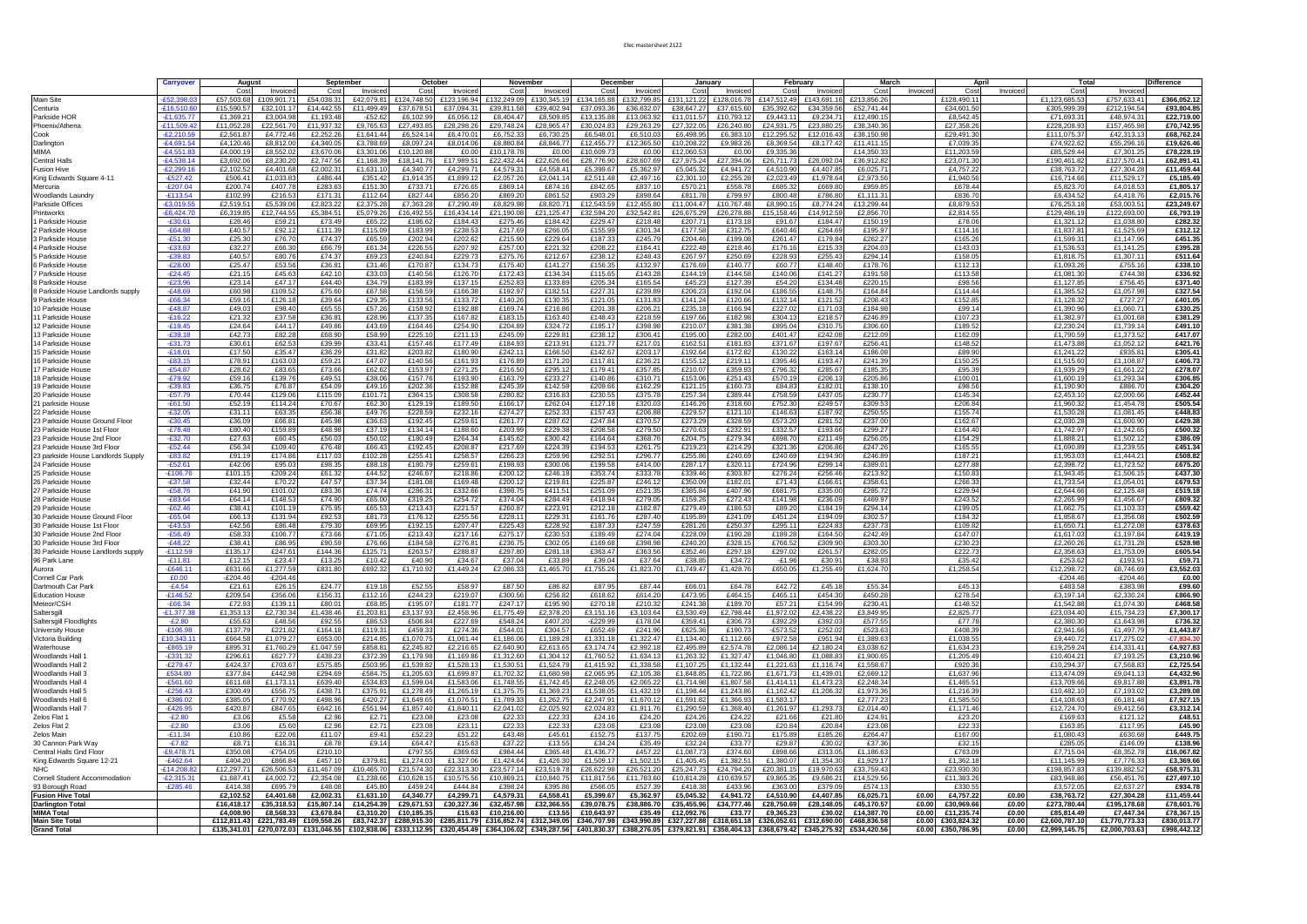

**Water Cost vs Budget**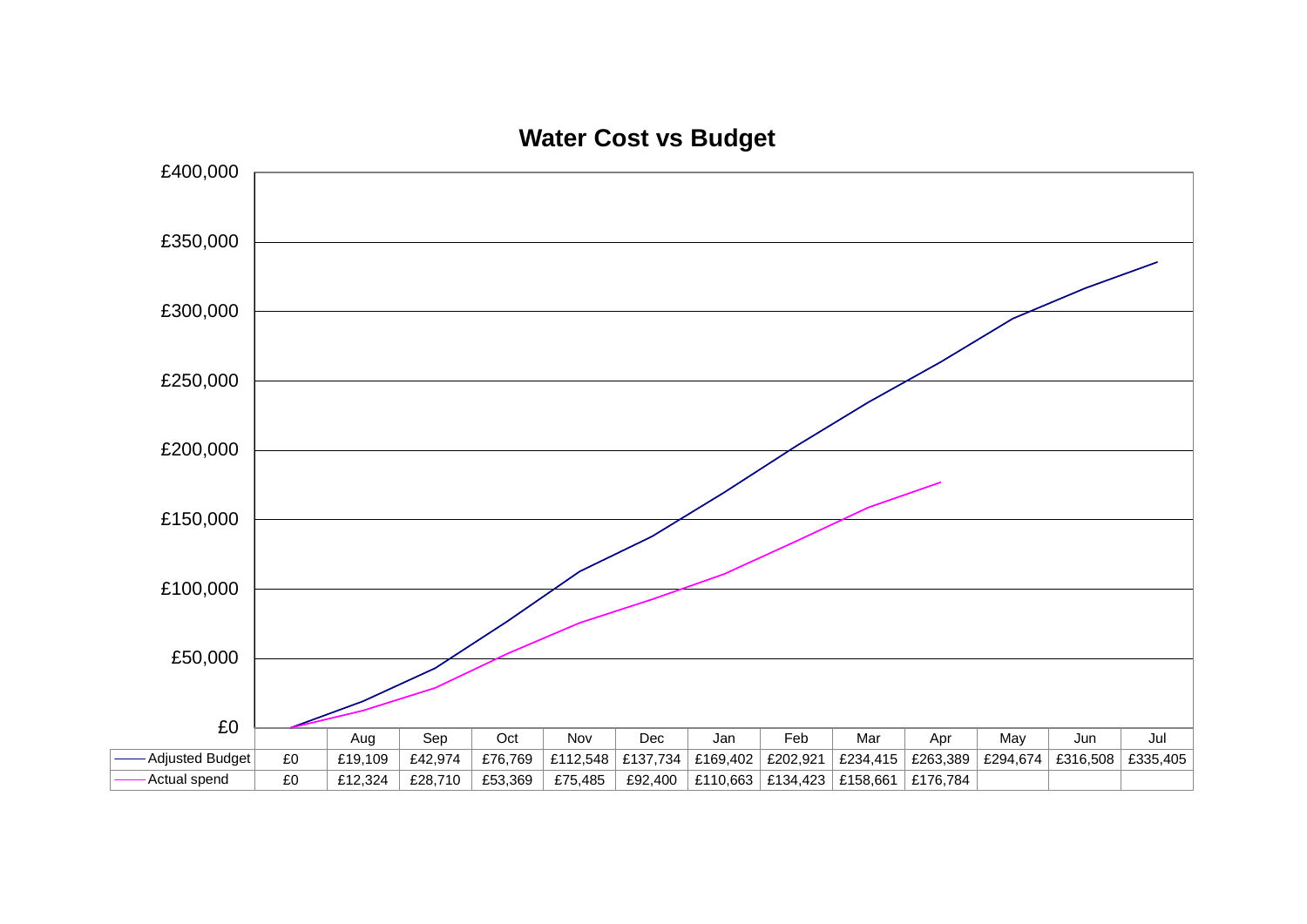

**Water Consumption Per Month**

**m**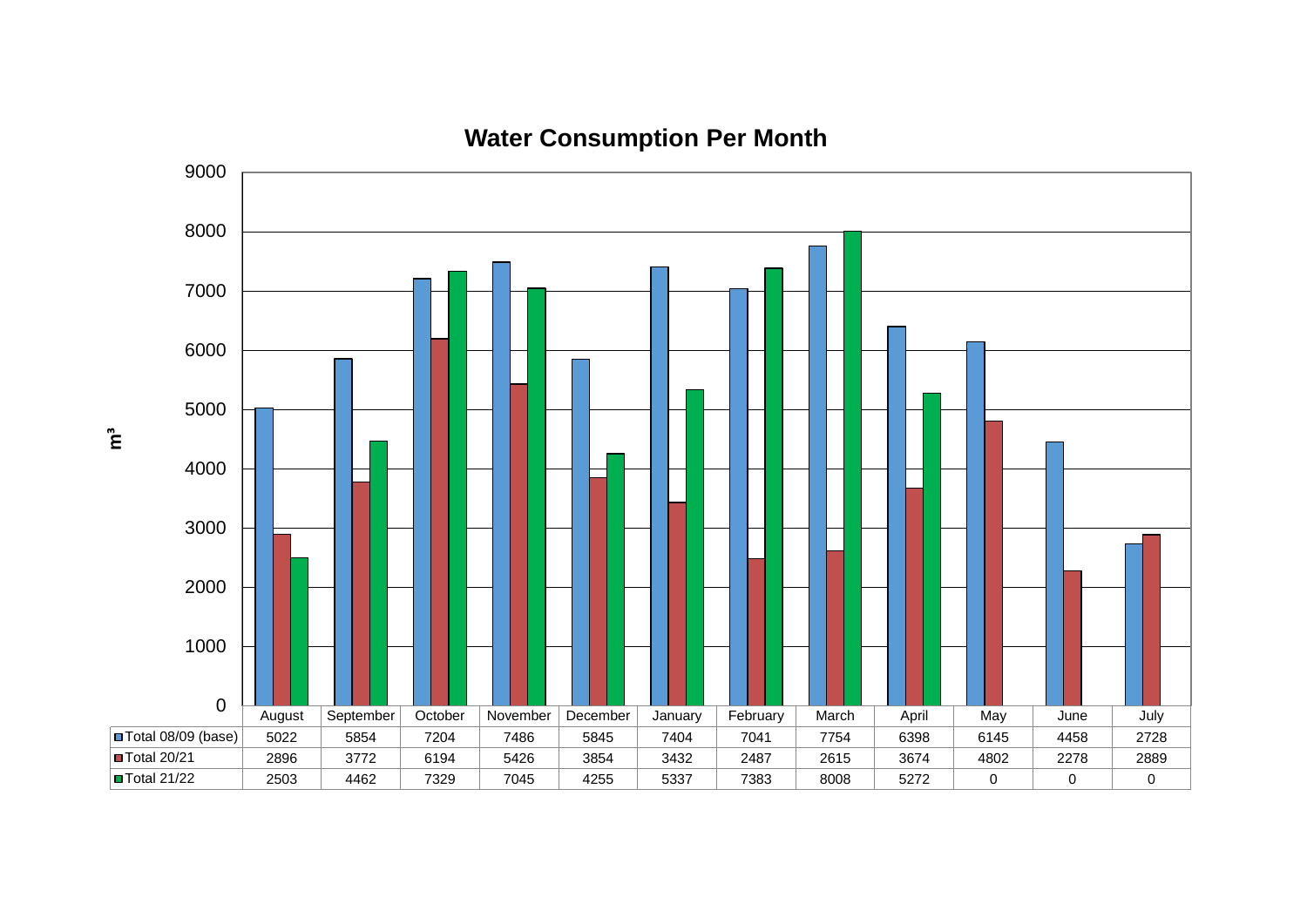



 $\sum_{i=1}^{n}$